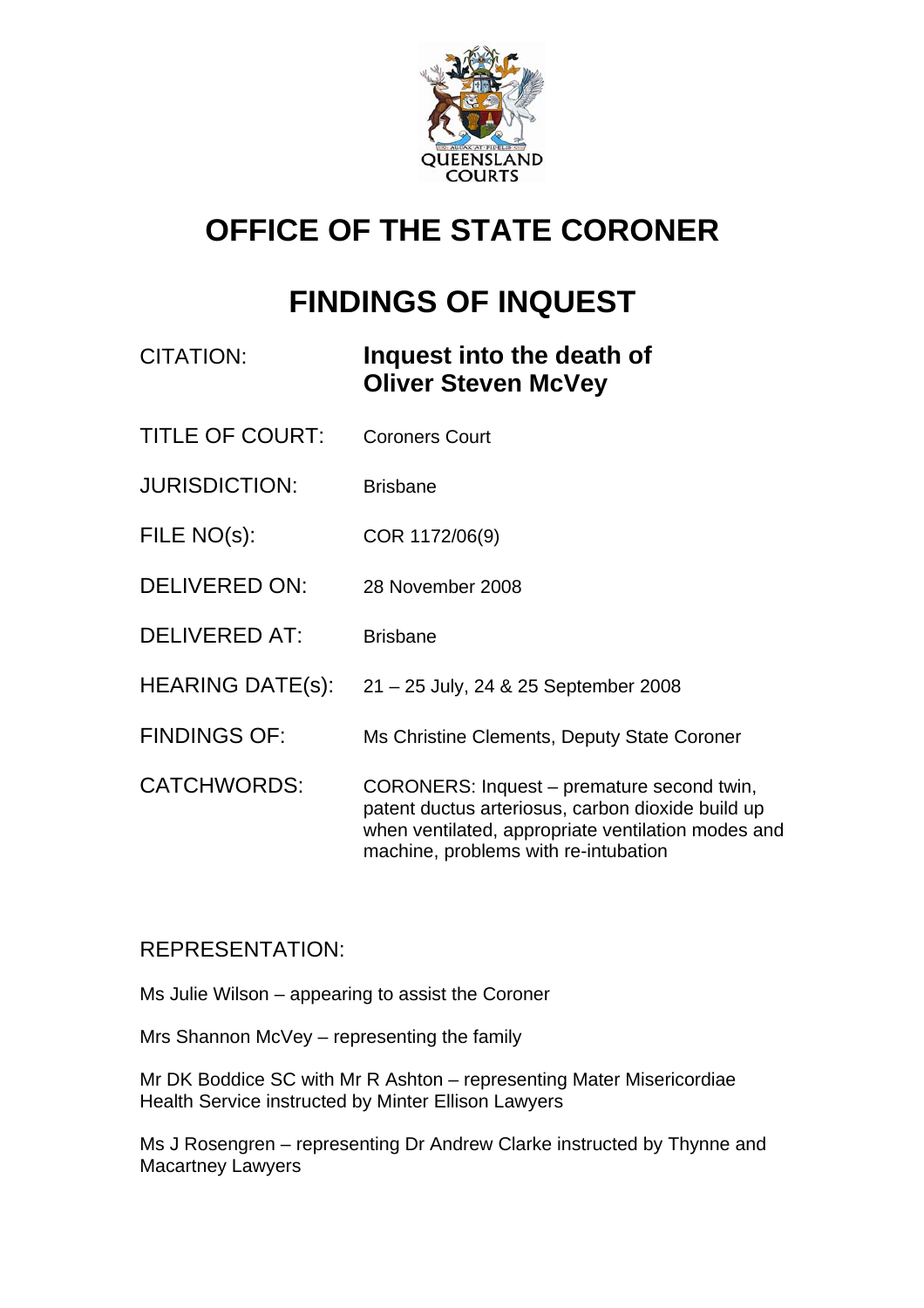## **CORONERS FINDINGS AND DECISION**

The *Coroners Act 2003* provides in s45 that when an inquest is held into a death, the coroner's written findings must be given to the family of the person who died and to each of the persons or organisations granted leave to appear at the inquest. These are my findings in relation to the death of Oliver Steven McVey. They will be distributed in accordance with the requirements of the Act and placed on the website of the Office of the State Coroner.

## **The Coroner's jurisdiction**

Before turning to the evidence, I will say something about the nature of the coronial jurisdiction.

## **The scope of the Coroner's inquiry and findings**

A coroner has jurisdiction to inquire into the cause and the circumstances of a reportable death. If possible he/she is required to find:-

- whether a death in fact happened;
- the identity of the deceased:
- when, where and how the death occurred; and
- what caused the person to die.

There has been considerable litigation concerning the extent of a coroner's jurisdiction to inquire into the circumstances of a death. The authorities clearly establish that the scope of an inquest goes beyond merely establishing the medical cause of death.

An inquest is not a trial between opposing parties but an inquiry into the death. In a leading English case it was described in this way:-

*"It is an inquisitorial process, a process of investigation quite unlike a criminal trial where the prosecutor accuses and the accused defends… The function of an inquest is to seek out and record as many of the facts concerning the death as the public interest requires."* [1](#page-1-0)

The focus is on discovering what happened, not on ascribing guilt, attributing blame or apportioning liability. The purpose is to inform the family and the public of how the death occurred with a view to reducing the likelihood of similar deaths. As a result, the Act authorises a coroner to make preventive recommendations concerning public health or safety, the administration of justice or ways to prevent deaths from happening in similar circumstances in the future.<sup>[2](#page-1-1)</sup> However, a coroner must not include in the findings or any comments or recommendations, statements that a person is or maybe guilty of an offence or is or maybe civilly liable for something. $3$ 

<sup>1</sup> *R v South London Coroner; ex parte Thompson* (1982) 126 S.J. 625 2

<span id="page-1-2"></span><span id="page-1-1"></span><span id="page-1-0"></span> $2\overline{\phantom{0}}$ s46

 $^3$  s45(5) and 46(3)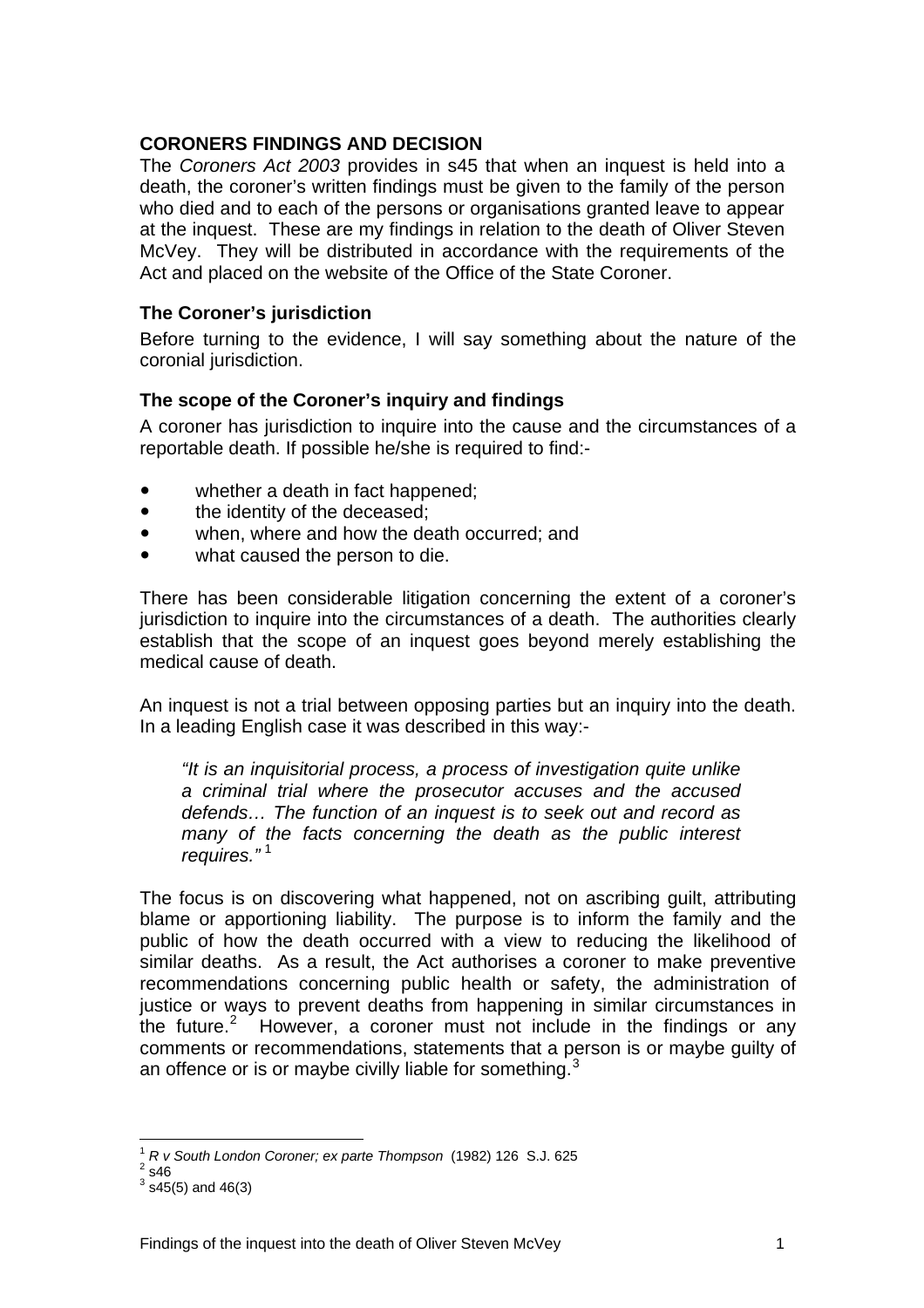## **The admissibility of evidence and the standard of proof**

Proceedings in a coroner's court are not bound by the rules of evidence because section 37 of the Act provides that the court "*may inform itself in any way it considers appropriate."* That doesn't mean that any and every piece of information however unreliable will be admitted into evidence and acted upon. However, it does give a coroner greater scope to receive information that may not be admissible in other proceedings and to have regard to its provenance when determining what weight should be given to the information.

This flexibility has been explained as a consequence of an inquest being a factfinding exercise rather than a means of apportioning guilt: an inquiry rather than a trial. $^{\text{4}}$  $^{\text{4}}$  $^{\text{4}}$ 

A coroner should apply the civil standard of proof, namely the balance of probabilities but the approach referred to as the *Briginshaw* sliding scale is applicable.<sup>[5](#page-2-1)</sup> This means that the more significant the issue to be determined, the more serious an allegation or the more inherently unlikely an occurrence, the clearer and more persuasive the evidence needed for the trier of fact to be sufficiently satisfied that it has been proven to the civil standard. $6$ 

It is also clear that a Coroner is obliged to comply with the rules of natural justice and to act judicially.<sup>[7](#page-2-3)</sup> This means that no findings adverse to the interest of any party may be made without that party first being given a right to be heard in opposition to that finding. As *Annetts v McCann[8](#page-2-4)* makes clear that includes being given an opportunity to make submissions against findings that might be damaging to the reputation of any individual or organisation.

## **Background**

Oliver Steven McVey (Oliver) died at the Mater Mothers' Hospital on 15 April 2006. Oliver had been hospitalised since birth. He was the second twin, born prematurely by caesarean section, to Shannon and Steven McVey on 7 February 2006. He and his brother Hamish were born at 31 weeks and 1 day gestation. Oliver weighed 1036 grams at birth.

A rotation of teams of doctors and nurses, each working with a consultant were involved in Oliver's care in the hospital. $9$  Consultants were also on

- Dr Helen Liley 20 February 3 March 2006
- Prof David Tudehope 6-19 March 2006
- Dr Paul Woodgate 20 March 2 April 2006

<span id="page-2-0"></span> $\overline{a}$ <sup>4</sup> *R v South London Coroner; ex parte Thompson* per Lord Lane CJ, (1982) 126 S.J. 625<br><sup>5</sup> *Anderson v Blashki* [1993] 2 VR 89 at 96 per Gobbo J<br><sup>6</sup> *Briginshaw v Briginshaw* (1938) 60 CLR 336 at 361 per Sir Owen Dixon J

<span id="page-2-1"></span>

<span id="page-2-3"></span><span id="page-2-2"></span><sup>&</sup>lt;sup>7</sup> Harmsworth v State Coroner [1989] VR 989 at 994 and see a useful discussion of the issue in

Freckelton I., "Inquest Law" in *The inquest handbook*, Selby H., Federation Press, 1998 at 13 8

<span id="page-2-5"></span><span id="page-2-4"></span>

 $^{\circ}$  (1990) 65 ALJR 167 at 168<br> $^{\circ}$  Consultant neonatologists caring for Oliver

<sup>•</sup> A/ Prof Peter Gray 1- 19 February 2006

<sup>•</sup> Prof David Tudehope 1-19 February 2006

<sup>•</sup> Dr Paul Woodgate 7 February- 12 February 2006

<sup>•</sup> Dr Helen Liley 3 April- 15 April 2006

Registrars involved in caring for Oliver

<sup>•</sup> Dr Swaminathan, Dr McGill, Dr Zankl, Dr Arreza, Dr Deo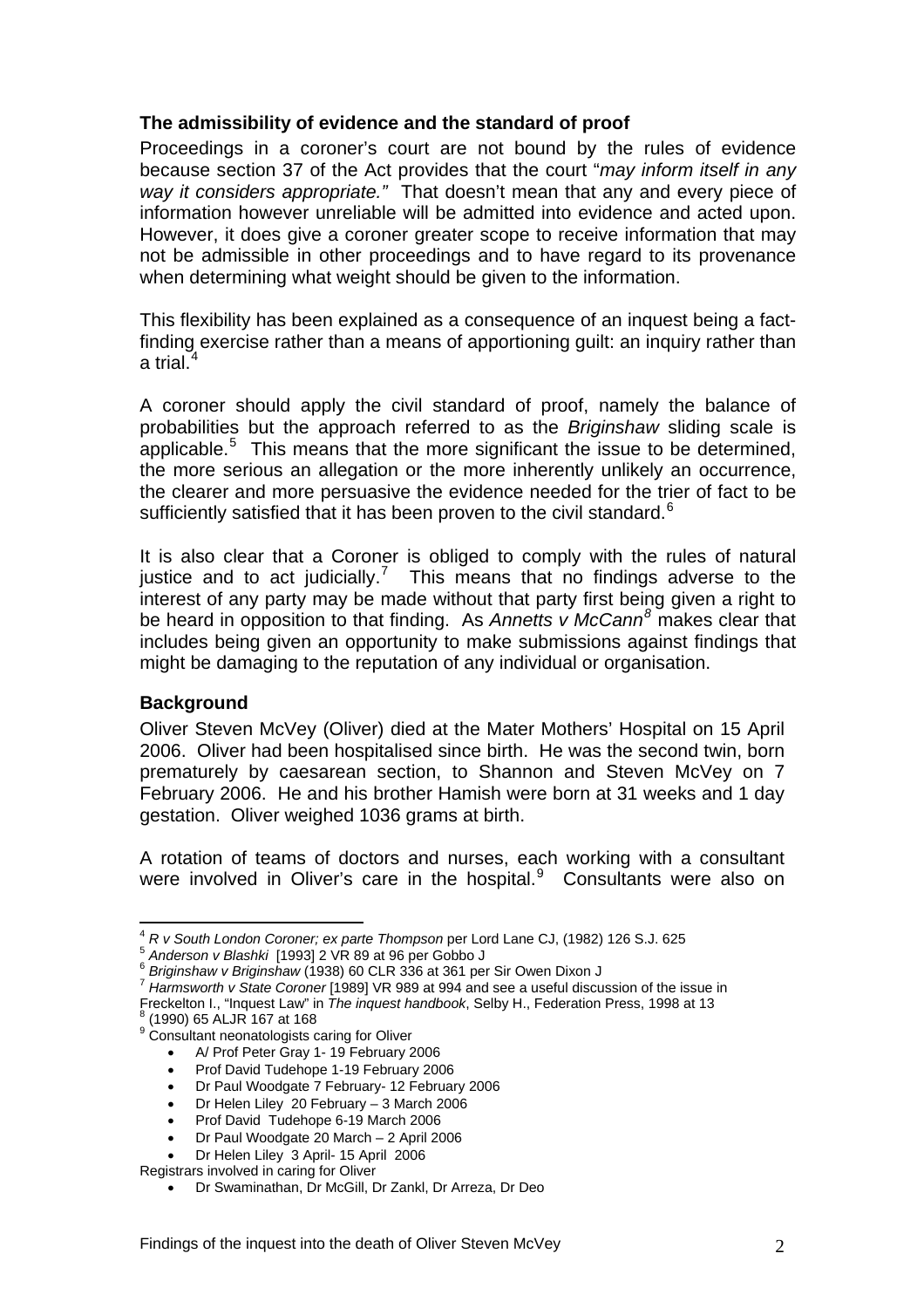rotational call during the night. After Oliver's death, Dr David Cartwright, Director of Neonatology at the Royal Brisbane and Women's Hospital, reviewed the medical records and provided his expert opinion.<sup>[10](#page-3-0)</sup> Dr Richard Chard, Deputy Director of the Adolph Brasser Cardiac Institute at the Children's Hospital Westmead, similarly provided his expert opinion.<sup>[11](#page-3-1)</sup>

On 18 January 2006 a cardiologist, Dr Cameron Ward reviewed Shannon McVey. Mrs McVey's obstetrician in the United Kingdom had expressed concern there may be a problem with the left side of the heart (a coarctation) of one of the twins. An echocardiogram was performed and Dr Ward considered there was no sign of a cardiac abnormality. He therefore did not consider a further echocardiogram during the pregnancy or after birth was necessary.

Oliver weighed 1036 grams at birth. He was well below the  $5<sup>th</sup>$  percentile for gestation, meaning he was much smaller than most babies of his gestation.<sup>[12](#page-3-2)</sup> It was due to Oliver's intrauterine growth restriction that the twins were delivered at this time. The main concern after birth was prematurity.

Both babies were initially cared for in the intensive care unit. Oliver was on constant positive airway pressure ("CPAP") for a couple of days before being placed in special care nursery 2 ("SCN2") and then progressing to special care nursery 1 ("SCN1"). Baby Hamish was on CPAP for about 10 days before being transferred to SCN2 and then SCN1. Babies in special care nurseries were reviewed daily on a ward round, although this did not necessarily include a physical examination.<sup>[13](#page-3-3)</sup>

Because the possibility of a diagnosis of coarctation of the aorta was raised antenatally,  $14$ <sup>the</sup> McVeys' initial concerns for Oliver were about the condition of his heart His pulses were assessed regularly in SCN2. The condition of mild hypospadias<sup>[15](#page-3-5)</sup> was diagnosed and was to be treated surgically sometime later. A sacral dimple was noted but was not a cause for concern.

Oliver did not require any further respiratory support until the surgery was performed. He was fed through a nasogastric tube as well as a period of about one week when he received intravenous nutrition. Caffeine was administered from day 7 to stimulate his breathing after he exhibited apnoea. Apnoea is an expected condition in a premature baby born before 33 weeks. By day 30 the caffeine levels were increased due to further episodes of desaturation. His mother had commenced some breast feeding.

<span id="page-3-1"></span><span id="page-3-0"></span> $10$  Exhibit E1

<span id="page-3-2"></span>

<sup>&</sup>lt;sup>10</sup> Exhibit E1<br><sup>11</sup> Exhibit E2<br><sup>12</sup> Dr Liley states this weight was well below the 5<sup>th</sup> centile but Professor Tudehope's evidence was Oliver's birth weight was 300 gms below the 3<sup>rd</sup> centile. See T2, p.53, Ll34-36<br><sup>13</sup> T2, p.45, L25 (Professor Tudehope)<br><sup>14</sup> Coarctation or stenosis of the aorta is a narrowing of the lumen of the aorta due to congenital

<span id="page-3-4"></span><span id="page-3-3"></span><sup>&</sup>lt;sup>14</sup> Coarctation or stenosis of the aorta is a narrowing of the lumen of the aorta due to congenital maldevelopment. The site is usually at the isthmus and just above the ductus arteriosus.<br><sup>15</sup> Hypospadiasis a congenital

<span id="page-3-5"></span>external orifice there is an opening for a greater or lesser distance on the under side of the penis.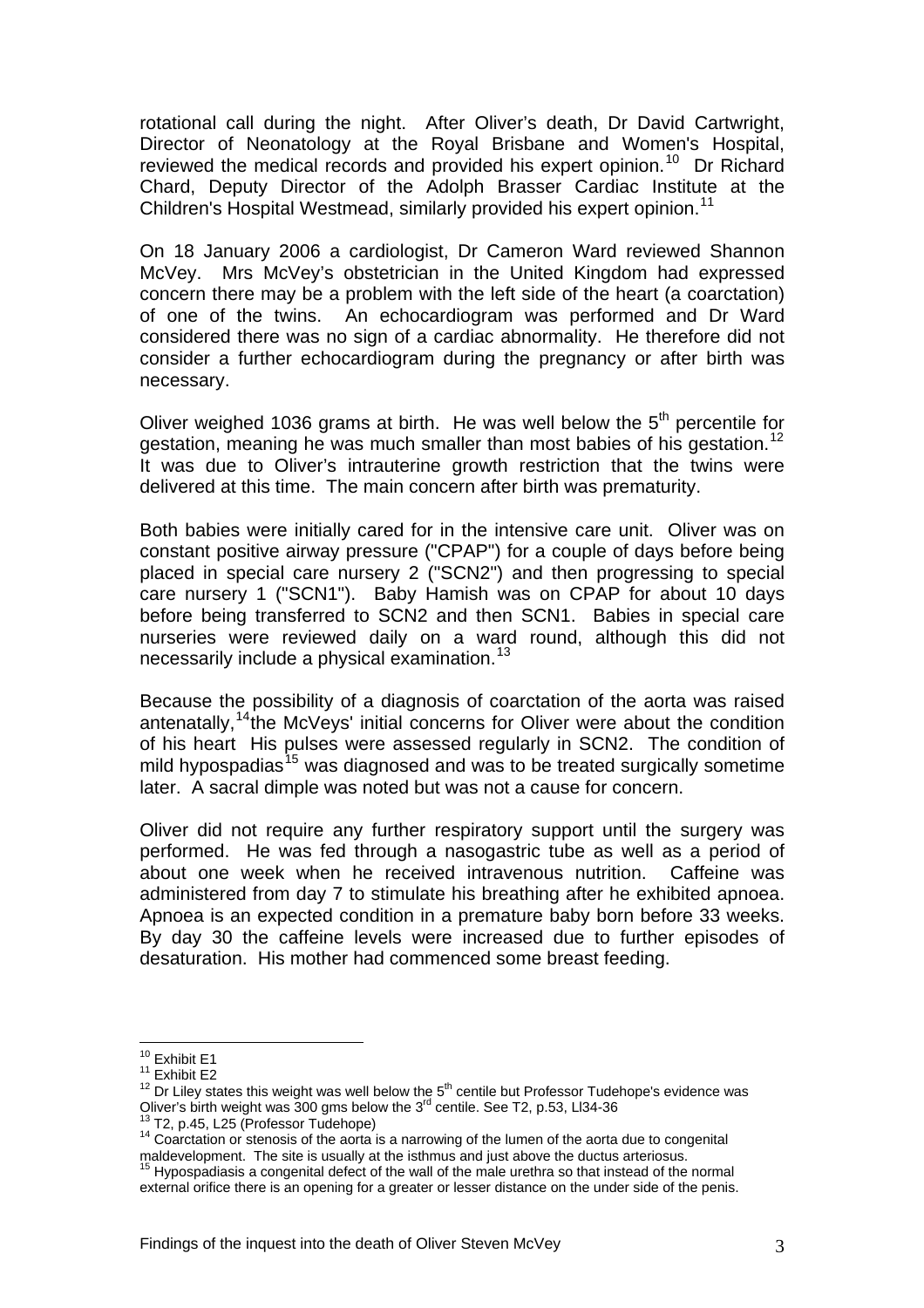The first notation recording a suspected heart murmur was on 15 March 2006 when Oliver was about 35 days old. This observation was accompanied by "*very good femoral and brachial pulses*".[16](#page-4-0) This observation was recorded in the context of previously suspected coarctation. However, a strong pulse is not expected in such a condition, whereas it is in the condition of patent ductus arteriosus.<sup>[17](#page-4-1)</sup> The respiratory rate of 60 breaths per minute was high. Professor Tudehope considered the possible explanation of it being a haemodynamic flow murmur associated with anaemia. He directed monitoring of the haematocrit levels.

On the following day Oliver's weight was noted to have increased by 300 grams during the week. Professor Tudehope considered this may be fluid retention or overload and ordered Lasix (diuretic medication) to increase the rate of fluid excretion in conjunction with restricted fluid. Professor Tudehope concurred on review with Dr Cartwright's opinion that weight gain in these circumstances can also be a sign of cardiac failure. Initially the fluid restriction improved Oliver's condition and on 17 March the notation was made "*no echo for now*".[18](#page-4-2)

On 18 March, Oliver was noted as having a right inguinal hernia and arrangements for its surgical repair were to be made.

By 19 March there was a notation indicating the need for a chest x ray. Professor Tudehope considered it appropriate to rule out common problems first before considering the possibility of a patent ductus arteriosus ("PDA"). Conditions such as viral pathogens, or mild chronic neonatal lung disease were expected in a premature baby and were far more likely than a PDA becoming symptomatic for the first time.

## **Diagnosis of Patent Ductus Arteriosus**

On 21 March a neonatal registrar (Dr Zankl) was examining Oliver prior to planned surgery for the repair of his hernia. She noted tachypnoea, audible bilateral crackle sounds in the lungs and a heart murmur. This was suggestive of a heart problem and she called upon the consultant Dr Woodgate to review Oliver.

A request was then made for a review by the cardiologist (Dr Ward) around 21 or 22 March as a patent ductus arteriosus (PDA) was suspected.

Dr Ward described a PDA as:

*"A normal cardiac structure in a foetus essential for normal development but which ordinarily closes in the first few days after birth. While the PDA is a normal structure, persistence beyond the early neo-natal period is abnormal. A ductus arteriosus which persists after birth may require surgical ligation. The problem with a PDA is that it allows additional, potentially excessive, blood flow* 

<span id="page-4-0"></span><sup>&</sup>lt;sup>16</sup> Exhibit C1, p.68, entry 15 March 2006<br><sup>17</sup> T2, p.14, Ll41- 43.<br><sup>18</sup> Exhibit C1, p.70, entry 17/3/06.

<span id="page-4-1"></span>

<span id="page-4-2"></span>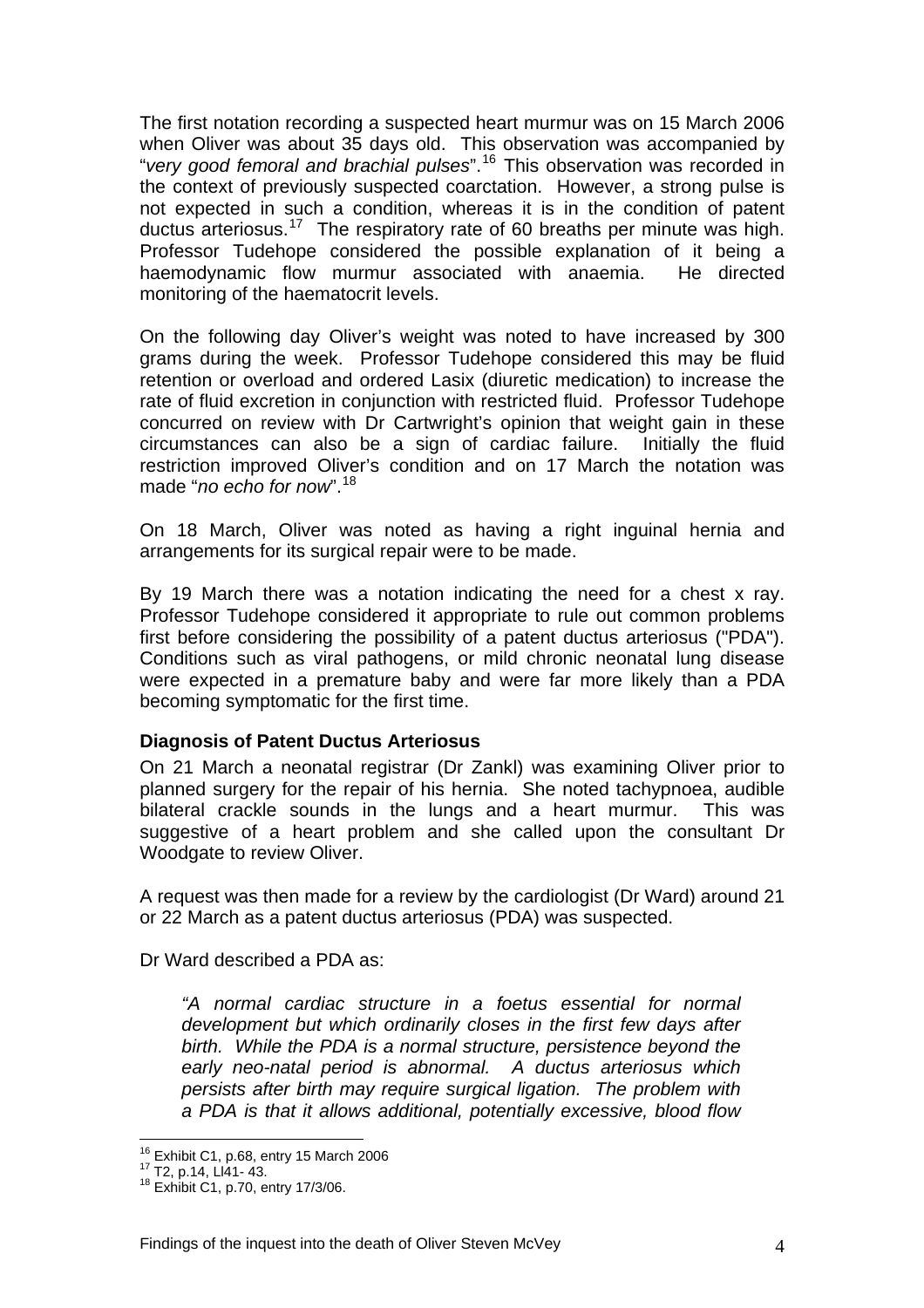*through it into the lungs and may result in rapid or laboured breathing and an inability to feed properly."[19](#page-5-0)*

Professor Tudehope explained the condition:

*"In the foetal circulation the ductus is widely patent to shunt blood away from the lungs because the placenta is acting as the lung in utero. After birth in a full term infant when the baby starts to breathe after birth and the circulation changes, the duct rapidly goes into spasm and then closes anatomically about 4-7 days after birth in a healthy term infant. In a preterm infant, although there may be vasoconstriction of the duct after birth, it frequently opens up again particularly if that preterm infant is exposed to any lack of oxygen or any respiratory difficulties. The likelihood of the duct opening up again is very much related to birth weight and gestational age. The more premature the baby the lower the birth weight the greater the likelihood of that duct opening up again and becoming a so called patent ductus arteriosus, and that duct is a small channel between the aorta and the pulmonary artery. In utero, it's shunting blood from the pulmonary artery to the aorta, but usually when it opens up after birth it shunts blood from the pulmonary artery so that too much blood is flowing to the lungs. And if that duct is allowed to persist for any length of time the baby may well go into cardiac failure and become symptomatic from the ductus."[20](#page-5-1)*

How long it will take the ductus to become symptomatic depends on how much blood is flowing from left to right. In the majority of premature babies, the ductus will vasoconstrict but will not anatomically close until after 14 days. Less commonly, a duct will close and then reopen. There is no clear evidence whether Oliver's ductus was open from birth or whether it closed and then reopened. Once the duct closes it forms scar tissue.

Initial treatment of a PDA can be non-surgical, through the use of medication known as Indomethacin (or Indocid). Indomethacin is a prostaglandin synthesised inhibitor that causes constriction of the duct if the condition is detected in the first few weeks after birth. Medication is not suitable for term babies, is more effective in very young babies (not beyond 34 weeks gestational age) and so surgical ligation is then required to close the ductus. Echocardiography can assist in the early detection of a PDA in susceptible babies. Without this, in order to diagnose a PDA, reliance must be placed on the following triad of clinical signs:

- 1. an active precordium (feeling the heart beating through the chest);
- 2. full or bounding pulses; and
- 3. an audible murmur.  $21$

<span id="page-5-0"></span><sup>&</sup>lt;sup>19</sup> Exhibit B13, paragraph 8,9,10<br><sup>20</sup> T2, p.39, Ll21- 41.<br><sup>21</sup> T2, p.41, Ll53 - 58.

<span id="page-5-1"></span>

<span id="page-5-2"></span>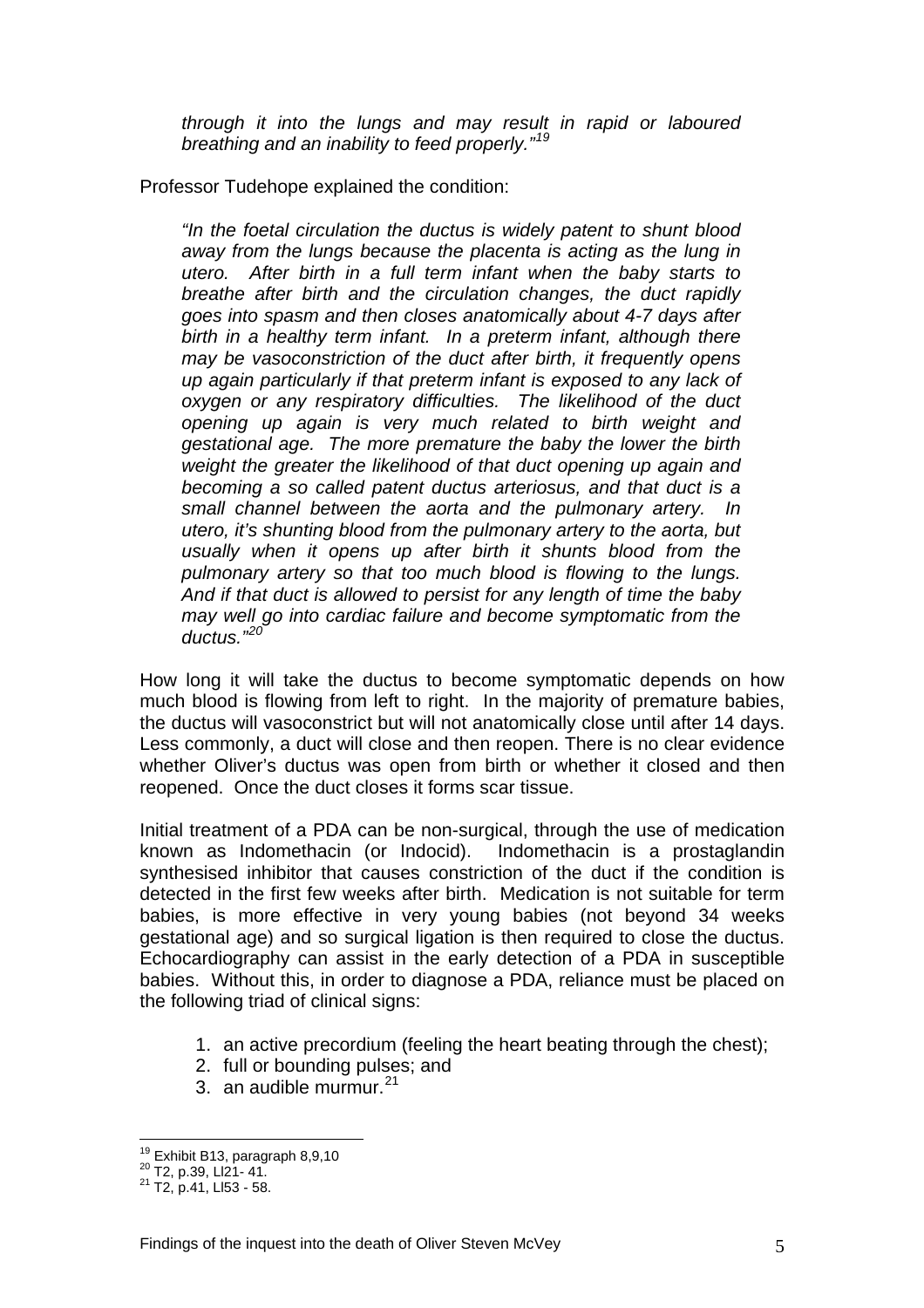These symptoms were present and first recorded at about day 35, but interpreted as insignificant and indeed reassuring because they were contrary to the existence of the previously suspected condition of coarctation. In hindsight, Professor Tudehope acknowledged the chest x ray should have been done 2 or 3 days earlier, and indeed prior to fluid restriction occurring. The cardiac consultation could have been ordered a couple of days earlier.<sup>2</sup> He also agreed in retrospect with Dr Cartwright that Oliver was suffering cardiac failure from mid March which was only just under control by 5 April.<sup>[23](#page-6-1)</sup>

On 23 March, Dr Ward assessed Oliver including performance of an echocardiogram and confirmed there was a moderate to large PDA requiring surgical ligation. After the review, he discussed the findings of the echocardiogram and the recommendation for surgery with Dr Andrew Clarke (a cardiac surgeon at the Prince Charles Hospital). In 2006 the Mater Children's Hospital staff did not perform cardiac surgery on babies. These procedures were usually performed by cardiac surgeons from the Prince Charles Hospital. The surgery was initially scheduled for 29 March but was not performed until 13 April 2006.

#### **Issue of delay before PDA surgery**

There was a great deal of detail provided to the inquest about the efforts to arrange surgery from the perspectives of the doctors at the Mater Hospital and the surgeon at the Prince Charles Hospital. Dr Liley actively involved herself in trying to assist the process of co-ordinating a date for surgery. In hindsight the mounting anxiety of the parents would have been greatly relieved had they been fully informed of the level of communication occurring to organise the surgery.

There was no problem with the availability of the surgeon, Dr Andrew Clarke and his team. As was the usual practice, Dr Clarke provided numerous dates of his surgical availability. The co-ordination of the surgery (e.g. allocation of the operating theatre and an anaesthetist) occurred at the Mater Hospital end. Dr Clarke and his cardiac surgical team (a surgical registrar and 2 experienced cardiac operating room nurses) would then attend for the surgery.

The surgery was initially booked for 29 March 2006 at the Mater Children's Hospital. The surgery did not go ahead on this date. It seems the difficulty was in organising the attendance of a neonatal anaesthetist and the competing claims of more acutely ill babies.<sup>[24](#page-6-2)</sup>

Dr Clarke was given an alternative of undertaking the surgery that evening as part of the emergency list. Dr Clarke considered but rejected this proposal. This was quite reasonable as there was no set time for the surgery to occur and may have resulted in short staffing at the Prince Charles Hospital due to the requirement for specialist theatre nurses from that hospital to be in attendance for an unknown period of time. Dr Clarke was also concerned the

<span id="page-6-0"></span><sup>&</sup>lt;sup>22</sup> T2 p.65, L 44 ; T2, p.67 LI 4-5

<span id="page-6-2"></span><span id="page-6-1"></span> $^{23}$  T2 p.73, LI 22-23; p.74 L25<br><sup>24</sup> T2, p.85, LI 30-40.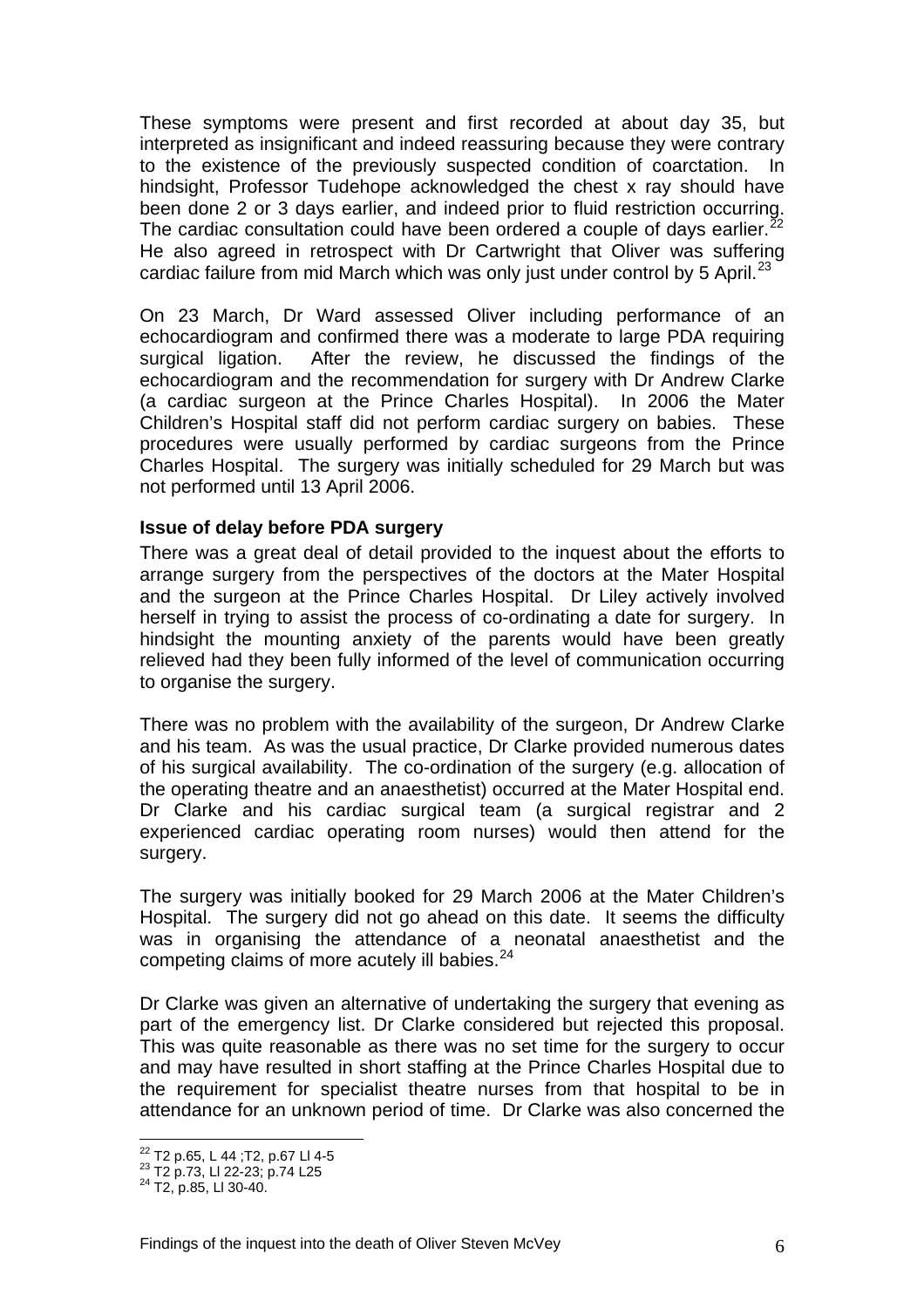proposed night surgery was less than ideal timing for the performance of semi-elective major surgery on a neonate. Also, being the evening, there would be fewer staff available in the event of an emergency.

The differing views of doctors from the respective hospitals about where the surgery should occur also affected arrangements being quickly resolved. The Mater Hospital neonatologists, Drs Tudehope and Liley expressed the view it was preferable for Oliver to remain at the Mater with existing support in place. They considered it best to avoid the need to transfer a baby. Evidence from Dr Clarke and Dr Cartwright indicated there was a well established practice of surgery and post surgical care of more acute and smaller babies than Oliver at the Prince Charles Hospital.

The evidence was clear that despite the parents' anxiety and desire for the surgery to proceed as soon as possible, Oliver was in a stable but unwell condition on room air. He required the ligation procedure, but was not in an emergency situation. He was classified as a category 1 patient (requiring surgery within thirty days), which is what occurred.<sup>[25](#page-7-0)</sup>

Dr Cartwright thought from reviewing the record that Oliver had "*deteriorated over that time, becoming tachypnoeic and ceasing to be able to suck feeds, despite fluid restriction".*[26](#page-7-1) Nevertheless Oliver was not intubated or ventilated between the 23 March and the 13 April.

On review, Dr Chard<sup>[27](#page-7-2)</sup> was clear that the delay before surgery had not caused or contributed to Oliver's death. The symptomatic effects of the ductus had been sufficiently managed in the interim period by fluid restriction. Oliver could not feed independently but with the assistance of nasogastric feeds he was putting on weight. At no time prior to surgery did he require ventilation.<sup>[28](#page-7-3)</sup> Dr Cartwright was of a similar view, as was Professor Tudehope.<sup>[29](#page-7-4)</sup>

#### **The surgery**

Ligation of the PDA occurred at the Mater Children's Hospital on 13 April 2006. Dr Clarke considered it was a relatively straightforward and uneventful procedure with no surgical complications. His operation notes record:

*"A left lateral thoracotomy was performed. Entry into the chest was via the fourth intercostal space. The anatomy was well defined before proceeding. The aortic arch, descending aorta, patent ductus arteriosus and recurrent laryngeal nerve were identified. Subsequently a silk tie was passed around the patent ductus. A small breach in the pericardial sac was made with a small leak of pericardial fluid only. Subsequently the duct was tied down with a single silk ligature. The area was inspected and there was no bleeding identified. The ribs were subsequently reapproximated* 

<span id="page-7-1"></span><span id="page-7-0"></span><sup>&</sup>lt;sup>25</sup> Statement of Dr Ward, Exhibit B13 paragraph 18<br><sup>26</sup> Exhibit E1, paragraph 2.<br><sup>27</sup> Exhibit E2 p.2<br><sup>28</sup> T2, p.53, Ll35-45.<br><sup>29</sup> T2, p.89 Ll44-55

<span id="page-7-3"></span><span id="page-7-2"></span>

<span id="page-7-4"></span>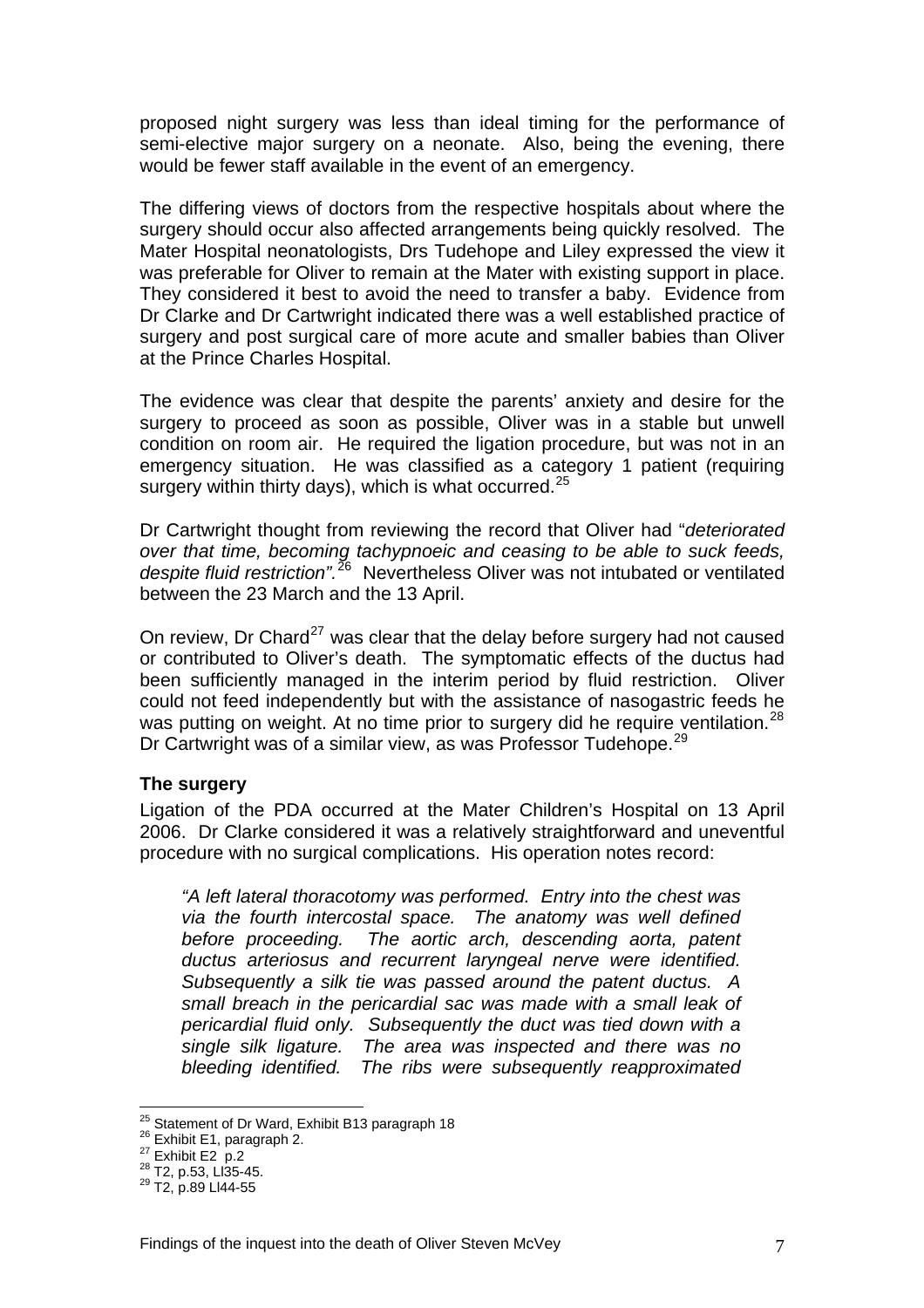*with Vicryl sutures and superficial tissues closed in layers. No chest drain was placed as the site was haemostatically dry and there was no injury to the left lung made. The patient returned to the intensive care in a satisfactory condition."[30](#page-8-0)*

Oliver was transferred to the intensive care unit at approximately 3.00pm on 13 April.

The independent review of Oliver's management concurred that the surgery was competently performed.<sup>[31](#page-8-1)</sup> Surgery was uneventful and the subsequent autopsy findings confirmed the ductus arteriosus was correctly and completely ligated. There was no evidence of bleeding in the chest, pleural space collection or any other surgical complication. Professor Tudehope also agreed the surgery had nothing to do with the post surgical ventilation difficulties.<sup>[32](#page-8-2)</sup>

#### **Size of endotracheal tube**

On return from surgery, Oliver was managed on endotracheal ventilation.

Dr Shirley Cheung was the anaesthetist during Oliver's surgery. She saw Oliver two days prior to surgery to assess him for anaesthetic purposes. She did not anticipate any problems and it was routine to request an intensive care bed in the immediate post surgery period. Dr Cheung was assisted by her anaesthetic registrar, Dr Amanda Smith. Her recollection was Dr Smith performed the intubation prior to surgery without any difficulty. Had there been difficulties, Dr Cheung would have taken over from the registrar.

Dr Cheung explained there is a balance to be reached in selecting the size of an endotracheal tube (ETT). There must be a degree of leakage around the tube to ensure appropriate ventilation pressure and gas exchange is maintained. There must also be sufficient clearance to avoid tissue damage which could cause stenosis in the trachea over the longer term. She relied on her clinical experience and judgment to select a 3.0mm size tube.

There was some discussion at inquest about this choice of size. Dr Cheung stated there were no national guidelines to determine ETT sizes in neonates.[33](#page-8-3) She relied on the Royal Children's Hospital in Victoria which recommended a size 3.0mm ETT for infants weighing 2.5 kg to 3.0 kg. Oliver weighed 2.66 kg at this time. These guidelines also recommended a size 3.5mm ETT for full term babies who weigh more than 3.5kg. Dr Cheung explained these are guidelines to be considered but clinical experience might require adjustment. Had there been a significant leak around the tube after intubation then she would have upgraded the tube to a 3.5mm size. Ventilation observations were good throughout surgery and so there was no indication to consider the tube was of inadequate size.

<sup>&</sup>lt;sup>30</sup> Exhibit B4, p.8

<span id="page-8-3"></span>

<span id="page-8-2"></span><span id="page-8-1"></span><span id="page-8-0"></span> $\frac{31}{31}$  Exhibit E2, p.2<br> $\frac{32}{32}$  T2, p.90, Ll10-15<br> $\frac{33}{32}$  Exhibit B3, paragraph 14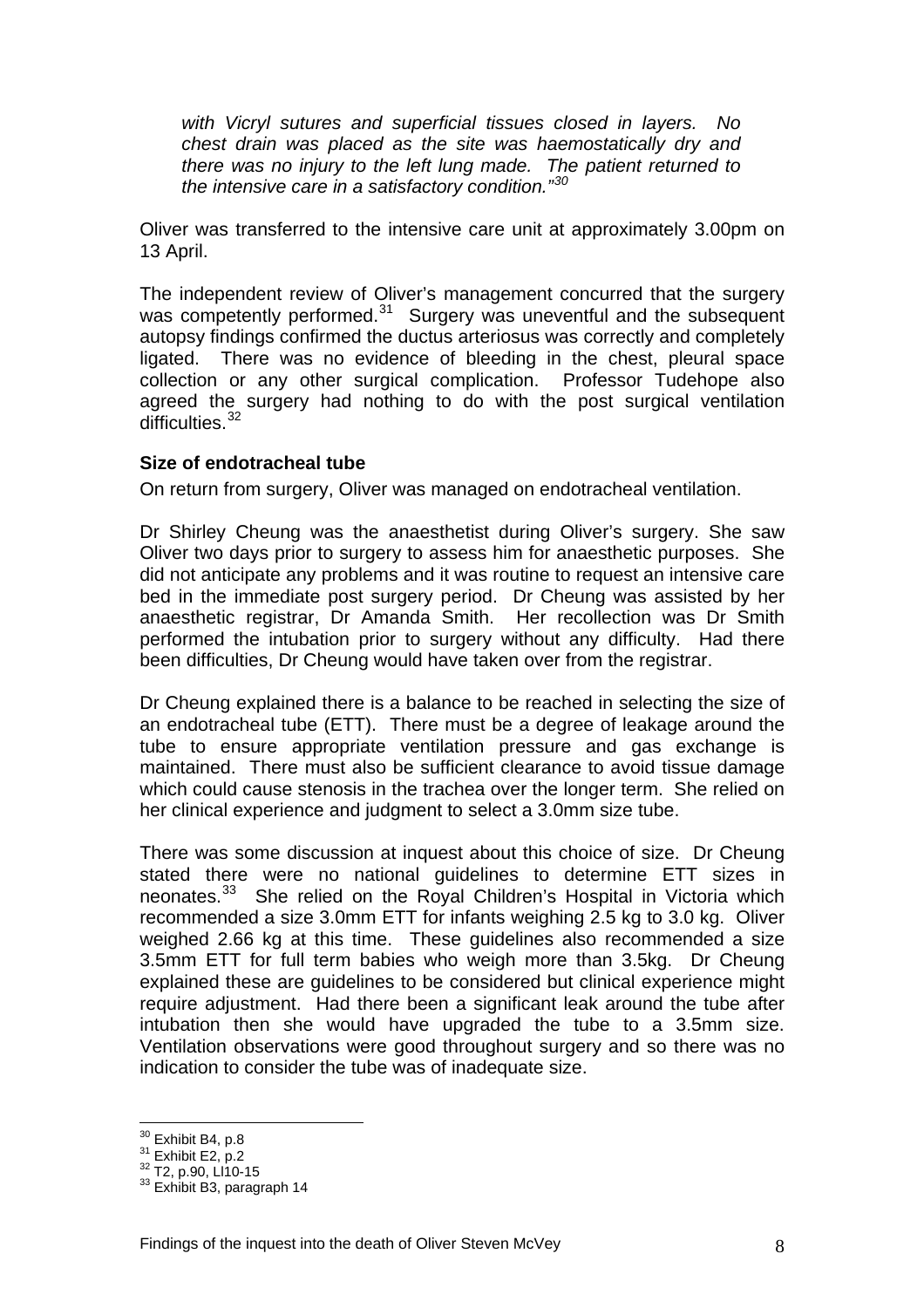The neonatologist, Dr Helen Liley has a particular interest and experience in intubation of infants. She was responsible for running in-house resuscitation training at the Mater Mothers' Hospital and other hospitals in the southern zone. Dr Liley referred to the Neonatal Resuscitation Program of the American Academy of Paediatrics and the Australian Resuscitation Council guidelines. These recommended the use of a size 3.5mm ETT where a baby was over 2 kilograms.

Subsequent comment by an independent cardiac surgeon, Dr Chard, noted it is the prerogative of the anaesthetist to choose the size of the ETT. He confirmed a correctly sized tube permits a small air leak around it and thus avoids tissue damage. The evidence was the 3.0mm tube selected was satisfactory during surgery and for 24 hours after surgery.

Upon review, Dr Cartwright noted in his experience it was common that anaesthetists used a 3.0mm ETT for a baby of Oliver's size in routine anaesthesia. He did comment it might be expected that a child with a large left to right shunt would have stiffer lungs than normal, given the high blood flow that had been going through them.

#### **Post surgical period and ventilation**

At about 1500hrs on 13 April a neonatology registrar (Dr Arreza) accompanied Oliver from theatre back to neonatal intensive care. Oliver was intubated and ventilated at this time. A chest x ray during the day confirmed correct positioning of the ETT and nasogastric tube. There was no sign of a collapsed lung during the day.

Oliver was ventilated satisfactorily in the immediate post surgical period, as evidenced by the first post operative blood gas results at 1600 hrs on 13 April. His pCO2 level of 49.8mmHg was achieved on modest ventilation pressure of 20/5 cmH2O at a rate of 60/minute, inspiratory time 0.3secs. The ventilator used was a Draeger Babylog 8000 in synchronised intermittent positive pressure ventilation (SIPPV) mode. This is where the ventilator senses the baby's attempts to breathe and supports every attempted breath (although there would be few spontaneous breaths by a baby heavily sedated after such an operation), with the ventilator set rate providing 'back-up' breaths at the set number of breaths per minute rate if the baby does not attempt to breathe as quickly as the ventilator set rate.

A senior registrar (Dr Swaminathan) and registrar (Dr McGill) were on duty over the first post surgical night. Both doctors had also been involved earlier in Oliver's care. From their evidence it was apparent that Dr Swaminathan was the more experienced and confident decision maker.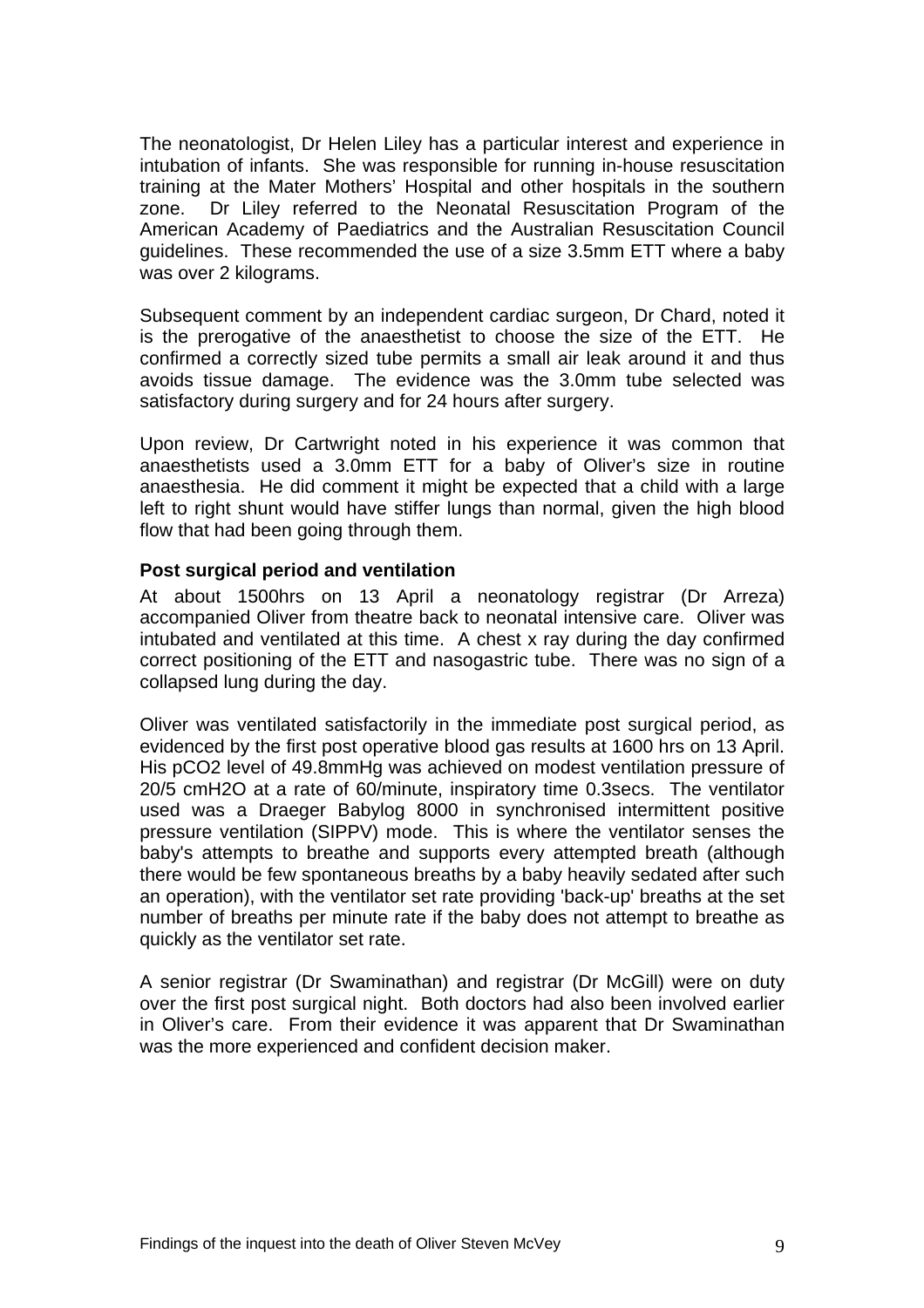During that first post operative night, Oliver's carbon dioxide (CO2) levels were significantly raised and indicating a problem with ventilation.<sup>[34](#page-10-0)</sup> Pressure and rate of ventilation were increased. At or about 0300hrs a chest x-ray was ordered. The doctors interpreted these results as a collapsed left lung, although subsequent expert review considered it may simply have been oedema fluid due to insufficient ventilation.[35](#page-10-1) Carbon dioxide levels remained high. Dr Swaminathan decided to change the mode of ventilation on the Draeger Babylog 8000 ventilator from SIPPV to high frequency oscillation ventilation (HFOV). This mode held the lungs open at a constant pressure with very fast oscillations to promote gas exchange in order to achieve ventilation.

## **Use of Draeger Babylog 8000 ventilator in HFOV**

The Draeger Babylog 8000 is known to be inefficient in HFOV mode with babies of more than 2000 grams in weight because it is inadequately powered for this task.<sup>[36](#page-10-2)</sup> Dr Liley's evidence stated this ventilator has a weight limit of a two kilogram baby when used in HFOV mode, but there was "*nothing wrong with the conventional ventilation on a Draeger ventilator for a baby even quite a bit bigger than Oliver".*[37](#page-10-3)

Dr Swaminathan was aware of the limitations of the Draeger Babylog ventilator.<sup>[38](#page-10-4)</sup> Not all registrars appeared to understand the ventilators and their appropriate application. Doctors Arreza and McGill acknowledged the limitations of their understanding of the ventilation machines and appropriate applications.<sup>[39](#page-10-5)</sup>

Dr Swaminathan considered whether Oliver required the more powerful "Stephanie" ventilator but thought Oliver was not expected to require ventilation for more than a couple of days. He gave evidence he handed over the information at the morning ward round to Dr Liley and indicated his view that if there was no improvement then the Draeger Babylog ventilator should be changed to the "Stephanie" ventilator. Dr Swaminathan said Dr Liley considered Oliver should be reviewed after physiotherapy and a chest x ray.

In reviewing Oliver's care Professor Tudehope acknowledged Oliver should have been ventilated by the "Stephanie" ventilator rather than the Draeger Babylog machine. By the time of his operation he was equivalent to 41 weeks

<span id="page-10-0"></span>

| $\blacksquare$ Exhibit $\bigcup$ i, p.285 extract from vehiliation, blood das flow sheet. |              |                 |                  |                        |  |
|-------------------------------------------------------------------------------------------|--------------|-----------------|------------------|------------------------|--|
| Time 13 April                                                                             | Mode         | <b>Pressure</b> | pCO <sub>2</sub> | <b>Ventilator rate</b> |  |
| 2303hrs                                                                                   | SIPPV        | 18/5            | 97mmHa           | 60                     |  |
| l 0132 hrs <b>14 April</b>                                                                | <b>SIPPV</b> | 20/5            | 96.2             | 60                     |  |
| 0257                                                                                      | SIPPV        | 24/5            | 99.9             | 70                     |  |
| 0412                                                                                      | <b>SIPPV</b> | 24/5            | 71.4             | 70                     |  |
| 0500                                                                                      | <b>HFOV</b>  | 100             | 63.0             | 10                     |  |

| $34$ Exhibit C1, p.285 extract from "Ventilation, Blood gas flow sheet". |  |
|--------------------------------------------------------------------------|--|

<span id="page-10-2"></span><span id="page-10-1"></span> $35$  Exhibit B11, para25; T8, p.19, Ll20-30;<br> $36$  Exhibit B7, attachment PL7 "High Frequency Oscillatory Ventillation (HFOV) by the Draeger Babylog 8000"<br><sup>37</sup> T3, p.34, Ll30-40 and p.35, Ll40-45

<span id="page-10-5"></span><span id="page-10-4"></span><span id="page-10-3"></span> $\frac{38}{35}$  T5, p.34, Llou-40 and p.oo, Llau as<br> $\frac{38}{35}$  T5, p.31-32<br> $\frac{39}{35}$  Not all registrars were aware of the capability and appropriate use of different ventilators- see Dr Arreza, T2, p.109, Ll34-38, Dr McGill T4, p.67, Ll21-26, and p.69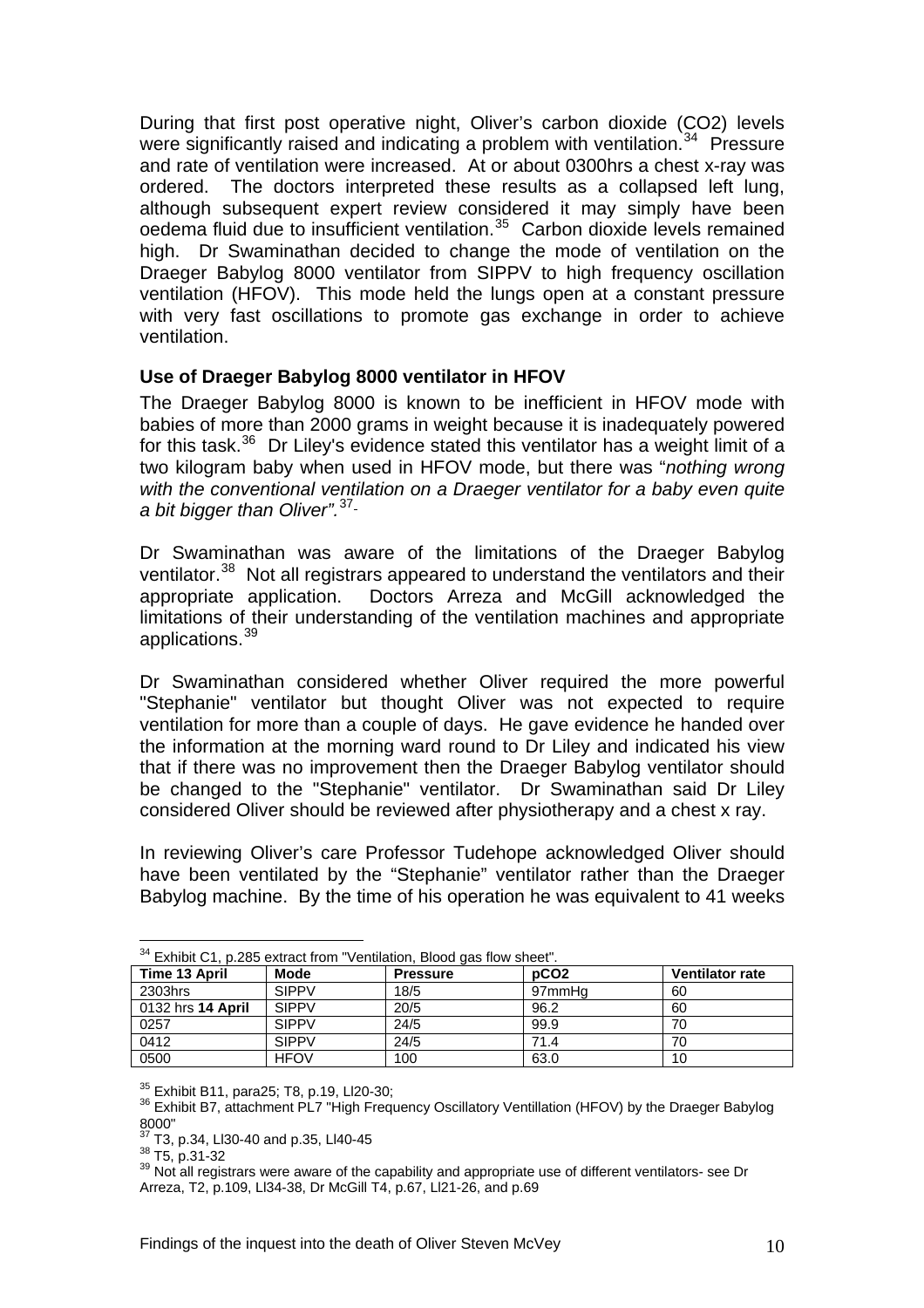gestation and weighed 2.66 kilograms. The "Stephanie" is a more powerful oscillator. Professor Tudehope noted that a baby who has a PDA often has "stiff, wet" lungs requiring quite high pressures. He also considered, in retrospect, it was premature to have decreased inspiratory pressure in the early post operative stage. During the operation a right radial artery line was in situ which gave easy access for blood gas samples, but unfortunately this was "lost" at some undetermined time. A capillary line was inserted to obtain blood gas samples at about 4.00am on 14 April. Professor Tudehope considered on reviewing the information after Oliver's death that there should have been higher pressure and a longer inspiratory rate. Oliver was an unusual baby in that most babies requiring the ligation procedure are ventilated prior to surgery whereas Oliver was managing on room air. The signs were there on the first night post operatively that although oxygenation was satisfactory, ventilation and respiratory acidosis was problematic.<sup>4</sup>

There were signs of a problem with carbon dioxide elimination on the first post operative night but, on review, Professor Tudehope agreed this was a reasonable decision to then consider the results of the change to oscillation mode at the next morning ward round with the consultant.

As Professor Tudehope explained:

"*I think that was a decision that should have been made at 8 o'clock in the morning. It is quite a big deal to change a baby from a Babylog to a Stephanie. It's not a decision to be made lightly. It takes a lot of nursing staff, you can't provide the oscillation right through the time that you're going to change, so you want to have full staffing if you possibly can, and not do it acutely."*[41](#page-11-1)

Although Professor Tudehope confirmed there should have been discussion with the consultant before the registrar, Dr Swaminathan, made the decision to change to high frequency oscillation, he confirmed it was the right decision with positive improvement within the hour. The on call consultant, Dr Gray was contacted within a couple of hours.

The CO2 levels were rising again by 4.00pm of 14 April. Professor Tudehope considered the oscillation was inadequate:

*"one had almost pushed the oscillator as far as you could. The baby was on 90% amplitude……and a mean airway pressure of 14, so you didn't have much room to manoeuvre…..It wasn't the oxygen that was causing the problem, so you probably need to go to something that was a more powerful oscillator that would shake the lungs more strongly, if you were going to stay in that mode of ventilation."*[42](#page-11-2)

<span id="page-11-1"></span><span id="page-11-0"></span><sup>&</sup>lt;sup>40</sup> T2, p.81, Ll10-60<br><sup>41</sup> T2, p.95, Ll48-60<br><sup>42</sup> T2, pp.82- 83

<span id="page-11-2"></span>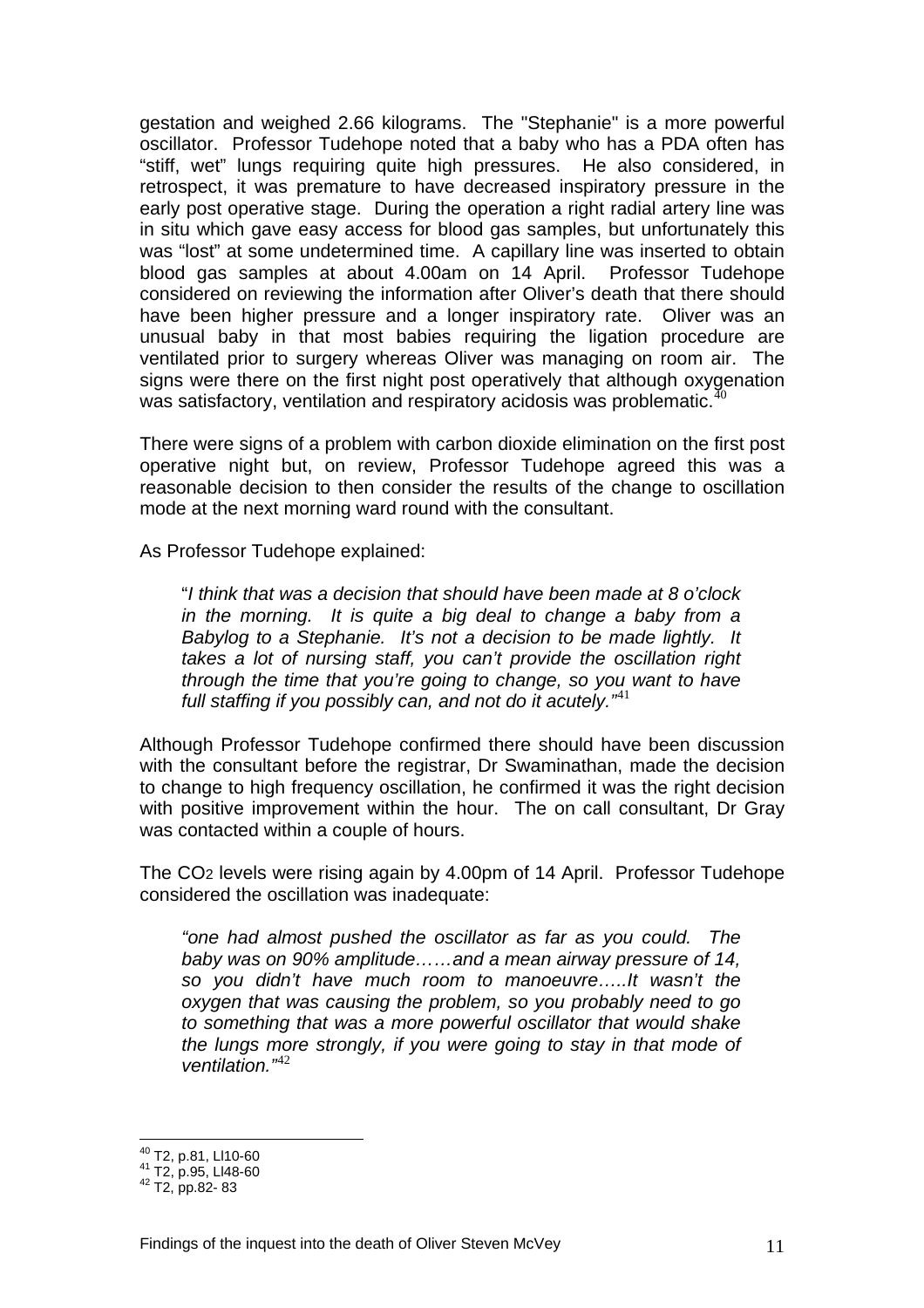Professor Tudehope considered the elevated carbon dioxide readings at 4.00pm and 11.00pm on 14 April should have been followed up with another blood gas sample within two hours or sooner. Consideration should also have been given to change to the more powerful Stephanie oscillator or to changing the tube to address the significant leak at an earlier time. If the existing oscillator mode of ventilation was to continue then close observation of the child and a follow up gas was necessary to see how well the baby was progressing.[43](#page-12-0)

Professor Tudehope also considered the 7 hours between 4.00pm and 11.pm on 14 April was too long a gap between blood gas testing where there was now an arterial line in place. He also agreed that the next blood gas at 3.30am was too long an interval although it was perhaps explicable due to the emergency delivery of premature twins after 2.00am on that morning.

## **The 14 and 15 April 2006**

Oliver continued to be ventilated on the Draeger Babylog ventilator in HFOV mode.

Dr Liley was in the neonatal unit for most of the day of 14 April. She reviewed Oliver on the morning ward round. She recalled the two overnight registrars were present as well as Dr Arreza.

Dr Arreza recorded the notes which indicate Oliver was assessed to be fluid overloaded and his fluids were adjusted accordingly. Ventilator pressure was increased and a blood transfusion was arranged due to mild anaemia. His morphine level was adjusted upward. Physiotherapy to assist in clearing the lungs was provided during the day. Dr Liley could not say at what time she went home on 14 April but thought it was either late afternoon or early evening. Her statement indicated she considered Oliver was stable when she left the ward.<sup>[44](#page-12-1)</sup> The repeat chest x ray at 11.43am showed improvement in the inflation of the left lung.

Dr Arreza finished her shift at 5pm. Blood gas results received at 1604hrs indicated Oliver's carbon dioxide level had risen from 43.8 (at 1054hrs) to 64.3, an unacceptable level. The pressure had been reduced in the interim to avoid any injury to the lungs. Dr Arreza's evidence gave the impression there was little understanding of the significance of higher carbon dioxide. She could not recall to whom she handed over Oliver's care at the end of her shift, but she had indicated he was stable, which did not address his increased carbon dioxide levels. It was another registrar (Dr Deo) who worked until 10.30pm when Dr McGill commenced the overnight shift. I note Dr McGill was solely responsible for the unit until he contacted the on call consultant, Dr Liley.

Dr Cartwright commented some action should have been considered when the carbon dioxide levels commenced to rise again. Consideration of

<span id="page-12-0"></span> $43$  T2, p.83

<span id="page-12-1"></span><sup>&</sup>lt;sup>44</sup> Exhibit B8 paragraph 37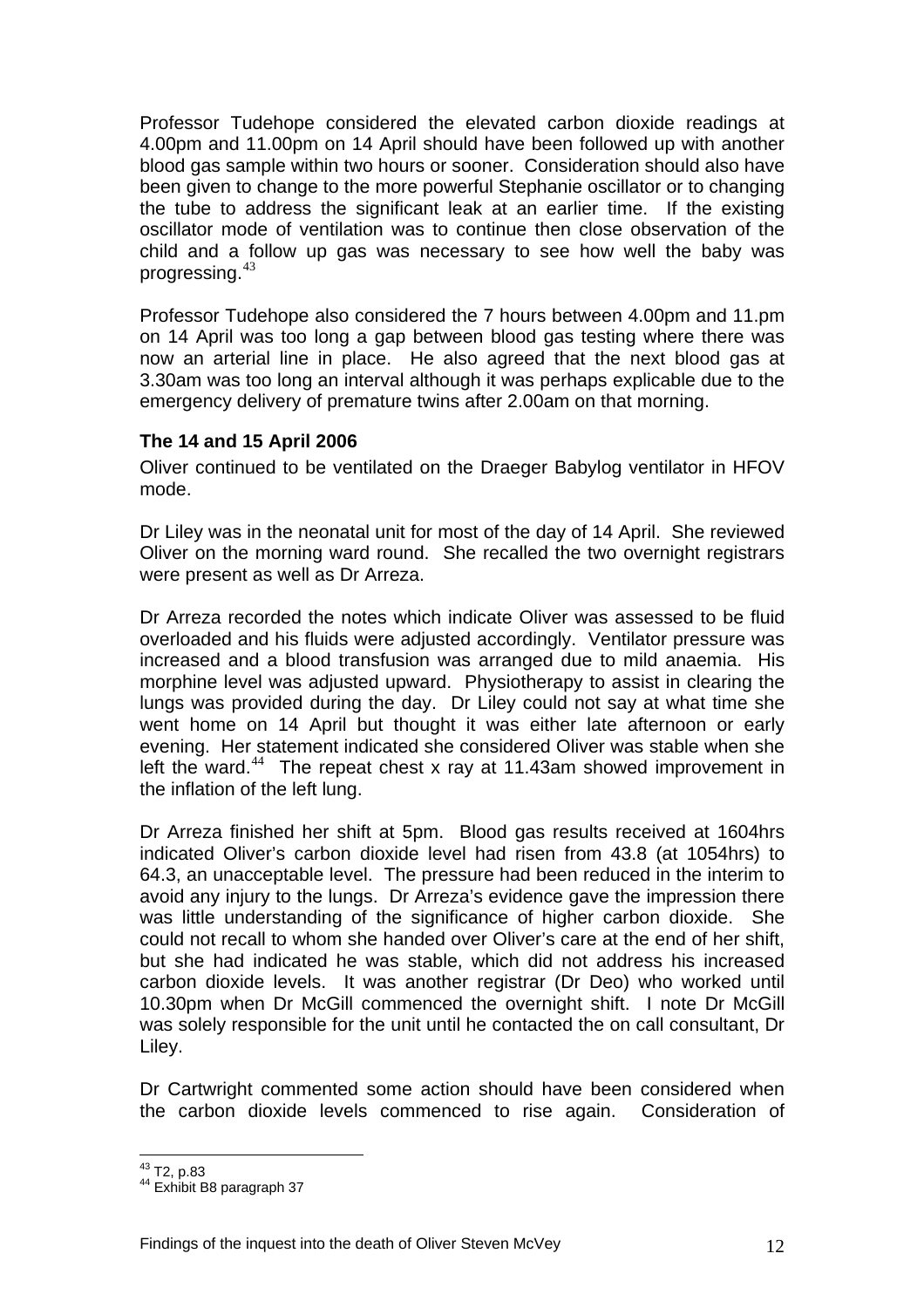swapping to a higher powered ventilator would have provided more scope. Indeed he considered the Draeger Babylog 8000 was simply inappropriate in HFOV mode for a baby of Oliver's size.

Oliver's oxygen requirement had increased to 30-35% and a blood gas test at 2305hrs showed a pH of 7.17 and a PCO2 of 71.1. The mean air way pressure, which had earlier been decreased, was increased again from 13 to 14 and a follow up blood gas test was ordered for 3 - 4 hours time. A review of the evidence by Dr Cartwright indicated that at 11.00pm on 14 April Oliver's condition should have been a matter of concern. He considered the response by Dr McGill to increase the pressure to 14 was "modest".

Dr Liley had been called back to the hospital at about 2.00am on 15 April. This was not due to Oliver's condition but due to the emergency delivery of premature twins, one of whom was in a serious condition. Dr McGill and Dr Liley attended the delivery.

It was at 3.31am on 15 April, when the next blood gas result was received for Oliver, that his critical condition was realised. The pH level of 6.94 and the PCO2 of 145mmHg were seriously abnormal. A PCO2 reading of 145 is extremely high, but at the time the oxygenation was quite good (the PO2 was 113 and the oxygen on the ventilator was 40%) which meant there was a problem with ventilation.

Neither Dr McGill nor Nurse Morris (who was caring for Oliver) realised the seriousness of his condition prior to these readings being available. Nurse Morris was aware of a leak and she had repositioned Oliver to try to remedy this, but without success. Otherwise, Oliver's appearance had been stable and not concerning. The nurse's last recorded observation at 2.30am indicated a triple plus rating for chest wall movement. There was also a notation at 3.30am of "3C" suctioning, which indicated a moderate amount of creamy secretion had been suctioned.[45](#page-13-0)

As Dr Cartwright interpreted the record, there was a sudden unexpected deterioration in Oliver's blood gas results, "*something tipped the balance*".[46](#page-13-1) In his subsequent review he considered this could have possibly been caused by a pneumothorax (but this would have caused a corresponding dramatic increase in oxygen needs which did not occur) or a partial blockage in the trachea or a kink in the tube. If there was a partial blockage, gas could get into the lungs sufficient to extend them but can not get out well, meaning carbon dioxide was not getting out. If there had been a complete blockage oxygenation would have been terrible as well, but this was not the case.

Although unable to say with any certainty, it is reasonable to suggest that a mucus accumulation could cause a partial obstruction of the airway. Mucus secretions are expected, and the medical record shows regular suctionings to remove them. The partial blockage by mucus could be overcome (unblocked) by more vigorous ventilation.

<span id="page-13-0"></span><sup>&</sup>lt;sup>45</sup> T8, p.37, Ll38-40

<span id="page-13-1"></span><sup>45</sup> T8, p.37, Ll38-40 46 T8, p.49, Ll35-40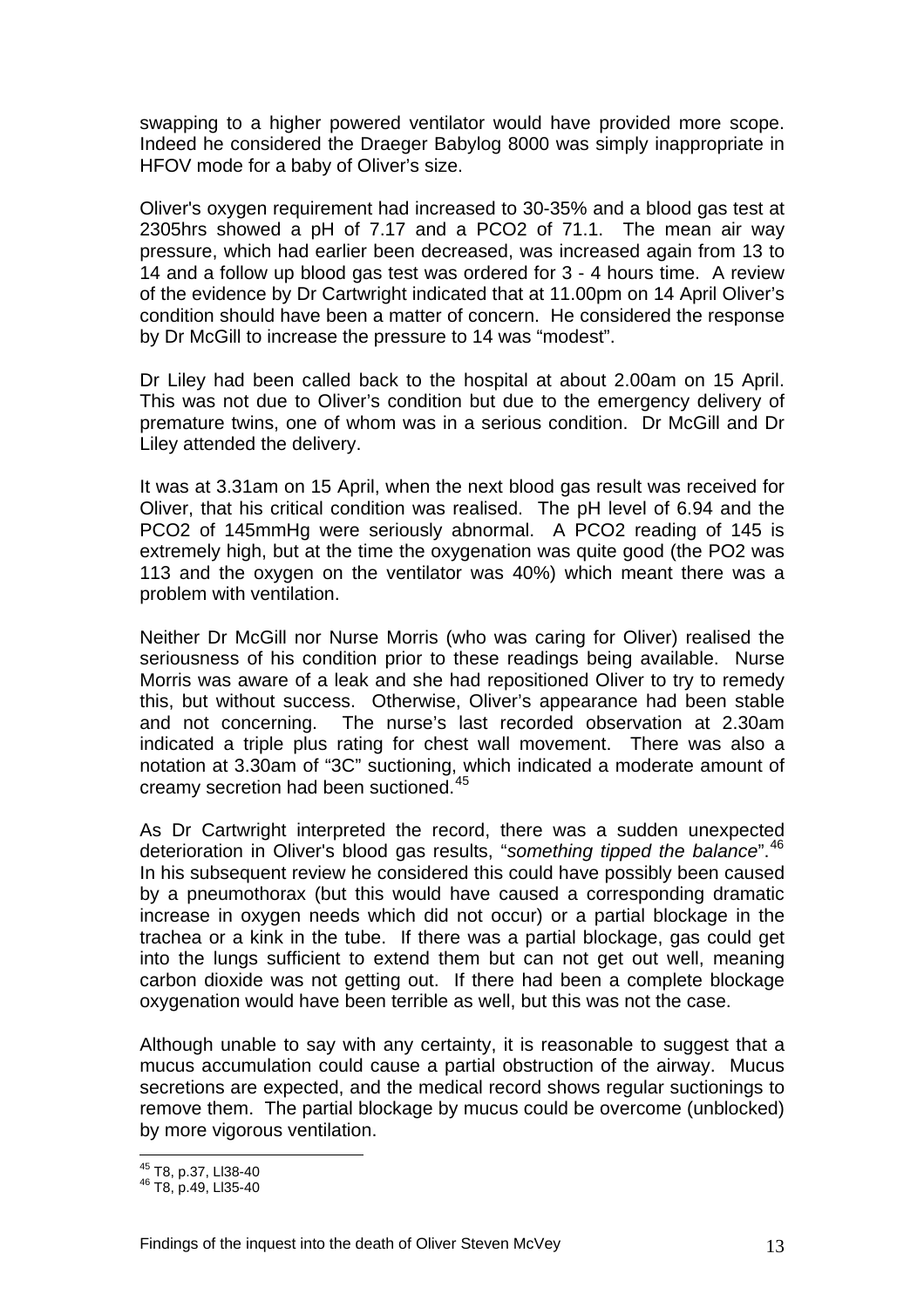Dr Liley and Dr McGill immediately assessed Oliver. Dr McGill's recollection was there was no problem with cardiac output. Oliver's lactate was normal which indicated sufficient oxygen supply to body organs. Dr Liley interpreted the high carbon dioxide level together with low pH and normal lactate with acceptable oxygen levels indicated there was a problem with eliminating carbon dioxide. She thought Oliver's chest wall vibrations were inadequate and she commenced manual ventilation with an anaesthetic bag with the existing ETT in place. Dr Liley achieved good chest wall movement by this mechanism and so she recommenced Oliver on conventional ventilation (tidal breaths in and out) instead of the previously set HFOV mode. On return to the ventilator there again appeared to be adequate chest wall motion and the ventilator recorded expired tidal volumes of about 17mL. A leak from the ETT of 25 - 35 % was noticeable.<sup>[47](#page-14-0)</sup>

Dr Cartwright's evidence was that at this point the ventilation appeared to be going adequately; the tube was no longer blocked as the chest was moving very well.

#### *Decision to re-intubate*

The cause of Oliver's deterioration was not clear but Dr Liley was concerned with the substantial leak around the ETT. She considered this was reducing the efficiency of ventilation and decided to replace Oliver's ETT with a larger size (3.50mm) in an attempt to rectify the ventilation crisis. Dr Liley's decision was justifiable on the evidence. Although she had successfully ventilated Oliver by hand ventilation with the anaesthetic bag she remained concerned about his ventilation. The possibility of a pneumothorax had been discounted and there was no evidence to indicate a kinked tube. Her success with hand ventilation ruled out a total blockage of the tube. In her view it was only the persistent leak around the tube that remained the likely explanation for Oliver's difficulty.

The decision to re-intubate Oliver with a larger ETT (3.5mm) was made at around 4.00am.

In his report, Dr Cartwright stated: "*a baby of 2.5 kg weight would be expected to require tidal volumes of 10 - 12.5 mL, so the measured 17mL would be expected to be quite adequate. While a leak of 25 - 35% is of some significance, it is not so severe as to be dramatically inhibitory to ventilation.*  In the presence of some difficulty in ventilating, particularly with stiff lungs, it *would be wise to be rid of it, but it is not at all uncommon to have a leak of 40 - 50 % and still be able to ventilate a baby very adequately*."[48](#page-14-1)

<span id="page-14-0"></span> $47$  Exhibit E1, p.5. "This 'leak' is assessed by the ventilator as the difference between the volume of gas going into the lungs through the ETT and that coming out. It is assumed that some of the gas going in will pass into the airway and then out again between the ETT and the wall of the airway when there is a gap between them, but, because the airways are a little narrower during breathing out, very little of the gas coming out of the lungs will escape outside the ETT, and most will go through it, so the measured expired tidal volume is considered to closely approximate the volume of gas that has truly ventilated the lungs."

<span id="page-14-1"></span> $48$  Exhibit E1, pp.5 - 6.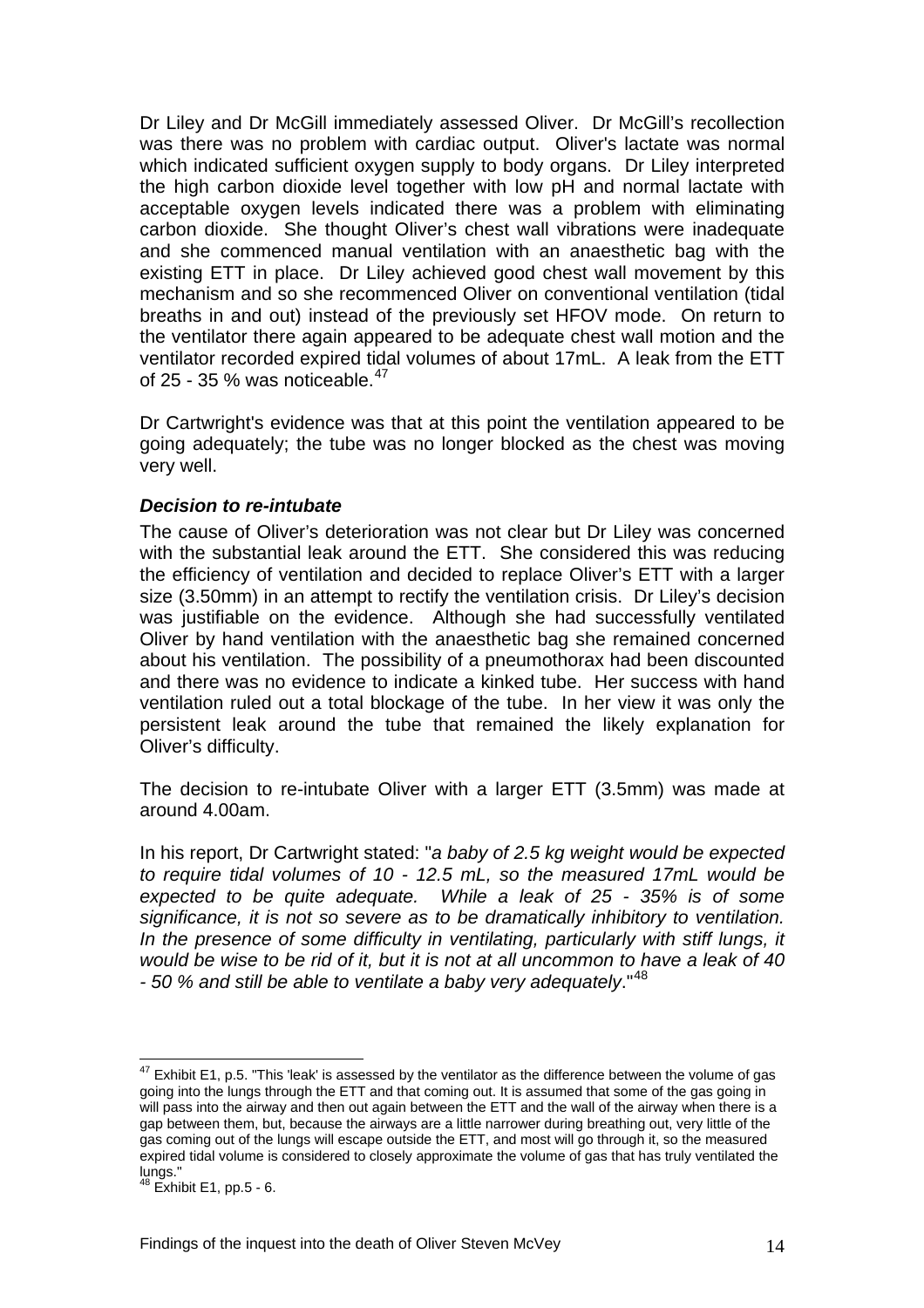His evidence at the inquest was that the 'leak' did not come on suddenly, it had been there, and "*it did not cause the carbon dioxide to go to 145, something else happened. Something and whatever that was in the clinical description seems to me to have been largely overcome".[49](#page-15-0)*

Hindsight, without the pressure of another seriously ill baby and with the luxury of the opportunity to review all the material would suggest the crisis may have passed.

As Dr Cartwright said in evidence it was not an unreasonable decision<sup>[50](#page-15-1)</sup>, "*only the people there at the time can really say yeah I think changing this tube is going to make a difference. Clearly the tube wasn't blocked. The evidence is that the chest wall was moving very well, more so than we would normally expect to be ventilating - the need to ventilate with tidal volumes to ventilate a baby like this and ah - we have no more evidence than that. If we had another blood gas it might have shown us what the response had been in the baby to the manoeuvres that had already been undertaken. It was assumed that the changing of the tube would be straightforward and simple procedure, as it had been at the initial operation, apparently, described by the anaesthetist. They didn't have any difficulty intubating and then difficulties were encountered."*[51](#page-15-2)

Professor Tudehope considered the first response to address the leak from the ETT was to reposition the baby to trial whether this reduced the leak. Nurse Morris had done so during her shift. Alternatively, the ventilator could be changed or consideration given to muscle paralysis. Overall he considered the decision by Dr Liley to change the tube was a reasonable one and a matter of her clinical judgment at the time. <sup>[52](#page-15-3)</sup>

Dr Liley had returned to care for the sicker of the two twins who had been delivered and directed Dr McGill to replace the existing ETT. Dr Liley described Dr McGill as an "experienced advanced training paediatric registrar".[53](#page-15-4) Dr McGill told the court he had significant expertise with intubation. His evidence was he had performed 150-200 previous intubations.

Although the intubation prior to surgery occurred without any difficulty there was always the possibility of difficultly in re-intubation. Twice Nurse Morris suctioned Oliver's airway before re-intubation was attempted. There was no mucus plug. Dr McGill encountered difficulty when he tried to insert the larger size 3.5mm tube. He did not express any problem with the light source in the laryngoscope. He described difficulty in identifying the usual anatomical landmarks due to what he described as a large amount of swelling. He could not see the larynx. He withdrew the tube and used the bag to ventilate Oliver before trying again. He used suction as the first attempt had caused some

<sup>&</sup>lt;sup>49</sup> T8, p.34, LI10-15,.

<span id="page-15-4"></span><span id="page-15-3"></span>

<span id="page-15-2"></span><span id="page-15-1"></span><span id="page-15-0"></span> $^{16}$ ,  $p.94$ , Lito-15,<br>  $^{50}$  T8, p.35, Ll 1-15.<br>  $^{52}$  T2 p.96<br>  $^{53}$  Exhibit B8, paragraph 43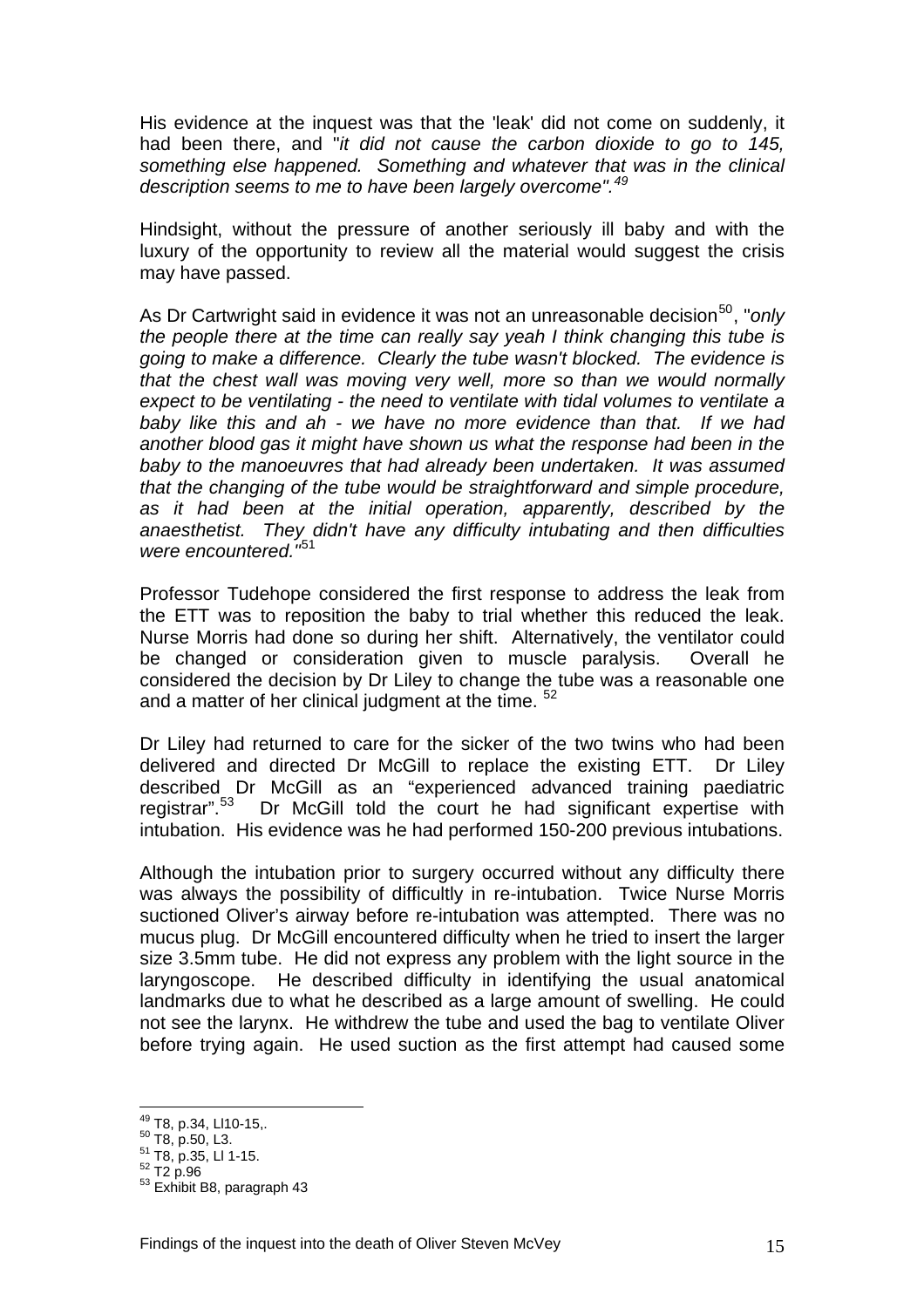trauma but he still could not insert the tube at which time he stopped and asked for assistance. He continued to ventilate Oliver with bag and mask.

The description at autopsy was "the trachea and upper airways showed some ulceration and inflammatory changes in keeping with intubation."<sup>[54](#page-16-0)</sup> The pathologist Dr Williams explained the swelling was consistent with a reaction from the *first* intubation performed for surgery rather than the attempts to reintubate on the morning Oliver died. It is also noteworthy that at autopsy there were no signs of collapsed lung following surgery.

Dr Liley was called upon to assist in attempting re-intubation. She could not visualise the larynx but she expressed difficulty with the light source. She was not convinced there was any swelling.<sup>[55](#page-16-1)</sup> A replacement laryngoscope was obtained and she made three attempts to re-intubate but without success. The anaesthetic registrar was called but also encountered difficulty with reintubation. Oliver's ventilation was managed in the interim with hand pumping and initially this maintained good chest wall expansion but this decreased with time. It was Dr Liley who finally achieved re-insertion of the larger tube but by this time Oliver's initial good levels of oxygenation saturation had declined from the 80's to the 40's. His heart rate had slowed and he arrested. Efforts were made to resuscitate Oliver including chest compressions and intravenous adrenalin but he was declared deceased at 5.05am. According to Dr McGill this was 35 minutes from when there was output. Dr Liley considered it was over a fifteen minute period that Oliver did not receive sufficient oxygen.

The possible alternative means of ventilation by a laryngeal mask airway was not available at the hospital. Even at the time of inquest laryngeal masks remained on "back order". This device may have been of assistance because it does not require the identification of anatomical landmarks to utilise the mask. It blocks the oesophagus and pushes the epiglottis out of the way to enable some oxygen to be administered for a temporary period. The device may not have worked in this situation where Oliver had previously required high pressure ventilation.

Dr Liley was acutely aware of the distress Oliver's unexpected death would cause his parents. She met with Oliver's parents and explained to the best of her ability what had occurred although she was uncertain what had caused Oliver's initial decline leading up to the decision to re-intubate him.

## **Autopsy**

The autopsy examination was conducted by a forensic pathologist (Dr Rebecca Williams) on 19 April 2006. On the basis of her examination and chest pathology results reported by Dr Edwina Duhig, Dr Williams concluded that the cause of Oliver's death was:

1(a) Complicated endotracheal tube insertion, due to or as a consequence of 1(b) Recent closure of patent ductus arteriosus

<sup>&</sup>lt;sup>54</sup> Exhibit A3, p.12

<span id="page-16-1"></span><span id="page-16-0"></span> $55$  T3, p.60, LI 5-10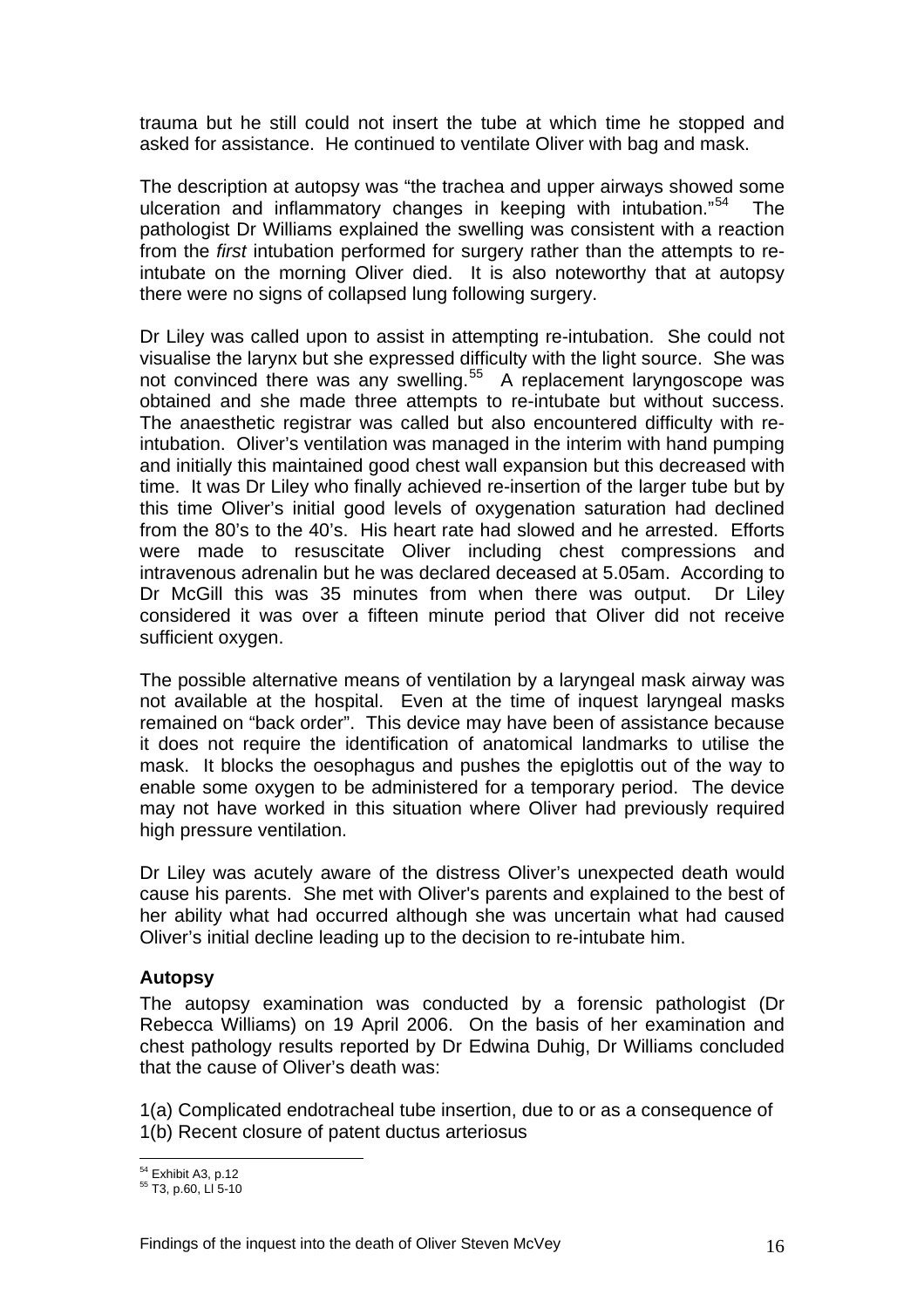Other significant conditions were premature birth and pulmonary hypertension.

In particular, the autopsy confirmed there were no surgical complications. The surgery was successful in closing the ductus with an appropriately placed suture. There were no signs of either bleeding or infection and there were no signs of a previously collapsed lung, which led the pathologist to infer this was not relevant to Oliver's death.

Ulceration of the vocal cord mucosa and inflammation of the trachea were interpreted as being related to the timing of the initial intubation for surgery. Dr Williams explained it takes some hours for inflammation to develop. Dr Duhig's histological examination noted mild submucosal oedema (swelling) of the epiglottis.

The pathologist could not comment upon the positioning of the ETT as it had been removed prior to examination.

There were signs of heart failure detected at autopsy including small pleural effusion, a pericardial effusion and ascites but the pathologist concluded there were no other signs to support this diagnosis. There was no other observable condition discovered at autopsy to explain Oliver's death. Dr Williams commented in her conclusion (reached from reading the records and what she observed at autopsy) that Oliver was already deteriorating prior to changing the endotracheal tube. She postulated the baby may have died had the tube not been changed.

However, the pathologist concluded it was the extended time of twenty five minutes during which Oliver did not receive sufficient oxygen to maintain his heartbeat that ultimately led to his death. His heart rate slowed to a point where there was no cardiac output and this could not be restored.

I note Dr Liley's evidence clarified it was perhaps over a period of fifteen minutes that Oliver was not receiving sufficient oxygen during the course of the attempted resuscitation.

After consideration of the reviewing experts' opinions, Dr Williams withdrew the condition of pulmonary hypertension as a contributing factor in Oliver's death.

#### **Explanation for final decline prior to re-intubation**

There is no clear explanation to account for Oliver's decline prior to the alarming blood gas results of 3.30am on 15 April. Autopsy rules out the most commonly expected conditions of pneumothorax or infection or lung consolidation. The evidence that Dr Liley was able to re-establish chest wall movement with hand bag ventilation is inconsistent with a total blockage of the tube. There was no evidence of kinking of the tube but there was a not unexpected history of mucus secretions requiring suctioning. As Dr Cartwright opined, the suctioning recorded at 3.30am and Dr Liley's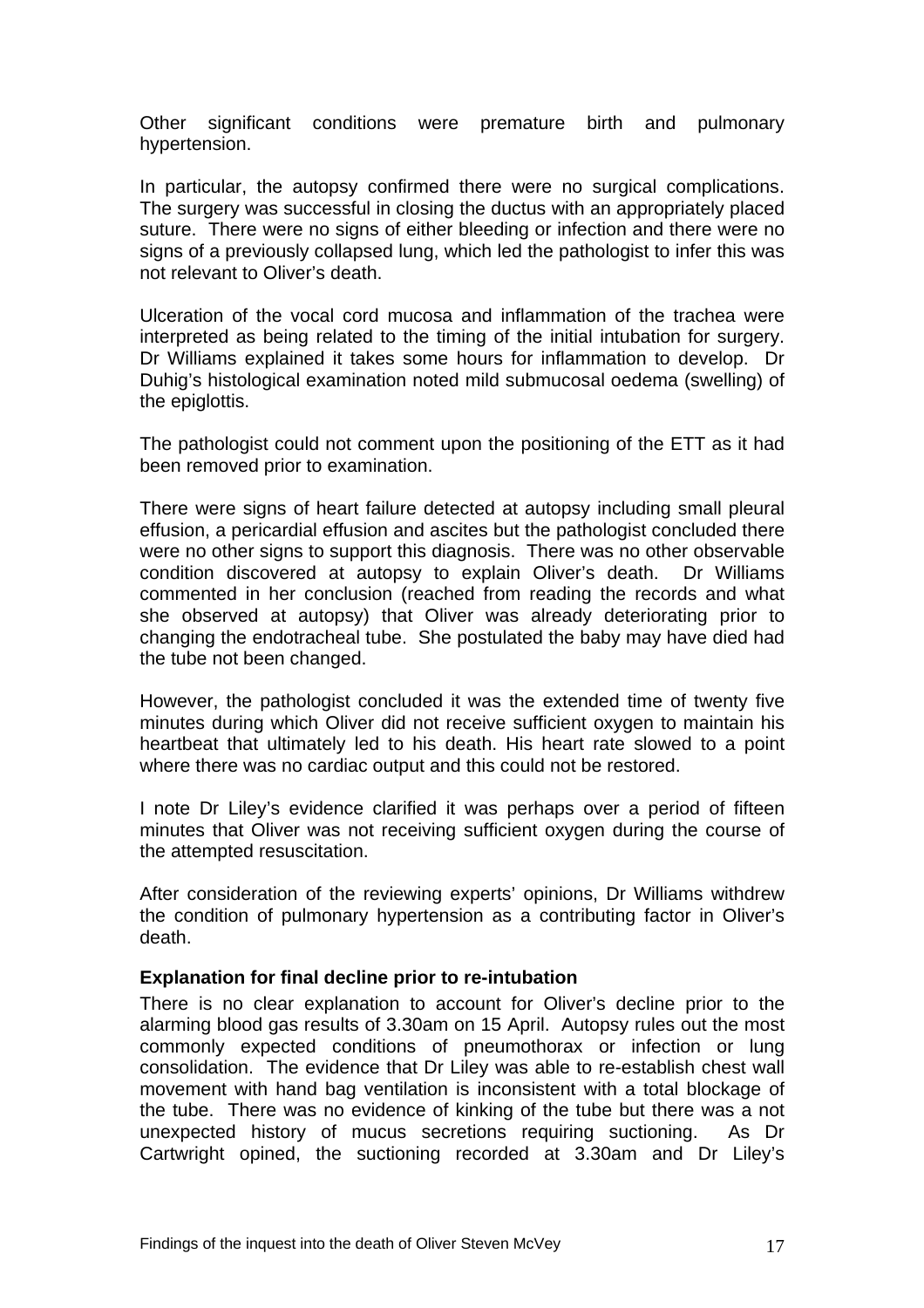successful hand ventilation may have resolved a partially blocked tube. It remains a matter of some conjecture.

## **The significance of Pulmonary hypertension stage 1**

Dr Liley raised the possibility of pulmonary hypertension as a condition which had adversely impacted on efforts to re-intubate and resuscitate Oliver immediately before his death. She was referring to the physiological condition in life as distinct from the anatomical state that could be observed at autopsy. She explained the phenomenon of smooth muscle reactivity where there is a predilection to pulmonary hypertension. Such muscle can vasoconstrict, making it more difficult to resuscitate. She distinguished this from the anatomical state of pulmonary hypertension which had been observed at autopsy at the lowest grade. Dr Liley was perplexed at the difficulties encountered and conscientiously sought to understand and explain what had occurred.

The autopsy report included a reference in the histology tests to pulmonary hypertension but noted it was evident only at the lowest grade.

Dr Chard, Dr Ward and Dr Cartwright's evidence was helpful on this issue. The PDA caused Oliver's lower pulmonary artery pressure. The excessive pulmonary flow was manifested by tachypnoea (rapid breathing) and subsequent impediment to breast feeding. If Oliver was suffering from pulmonary hypertension he would have been better from a cardiac perspective and there would have been no impediment to feeding.

This situation was to be distinguished from pulmonary hypertension, or as Dr Cartwright expressed it, pulmonary hypertension would have led to reversal of the large left to right shunt and persisting cyanosis and poor saturations in Oliver.<sup>[56](#page-18-0)</sup> Dr Cartwright noted that although there had been deterioration in Oliver's condition after 23 March there were no clinically significant signs of cyanosis or desaturations requiring intervention.

Drs Chard and Ward interpreted Dr Williams' histology findings at autopsy of pulmonary hypertension as resolving neonatal pulmonary muscularisation with no clinical significance. $57$  Dr Ward was emphatic Oliver did not have pulmonary hypertension, but he did concede the possibility of secondary pulmonary hypertension as a response to high carbon dioxide, low oxygen, constricting the pulmonary artery.<sup>[58](#page-18-2)</sup>

On reflection Dr Williams withdrew her opinion that the anatomical condition had contributed to the cause of death.

The cardiac surgeon (Dr Clarke) considered the proposition but did not consider the issue of pulmonary hypertension postulated by Dr Liley to be

 $\overline{a}$ 

<span id="page-18-2"></span><span id="page-18-1"></span><span id="page-18-0"></span>

<sup>&</sup>lt;sup>56</sup> Exhibit E1 paragraph 1<br><sup>57</sup> Exhibit E2<br><sup>58</sup> T5, p.58, Ll40-60 and p.59 Ll40-50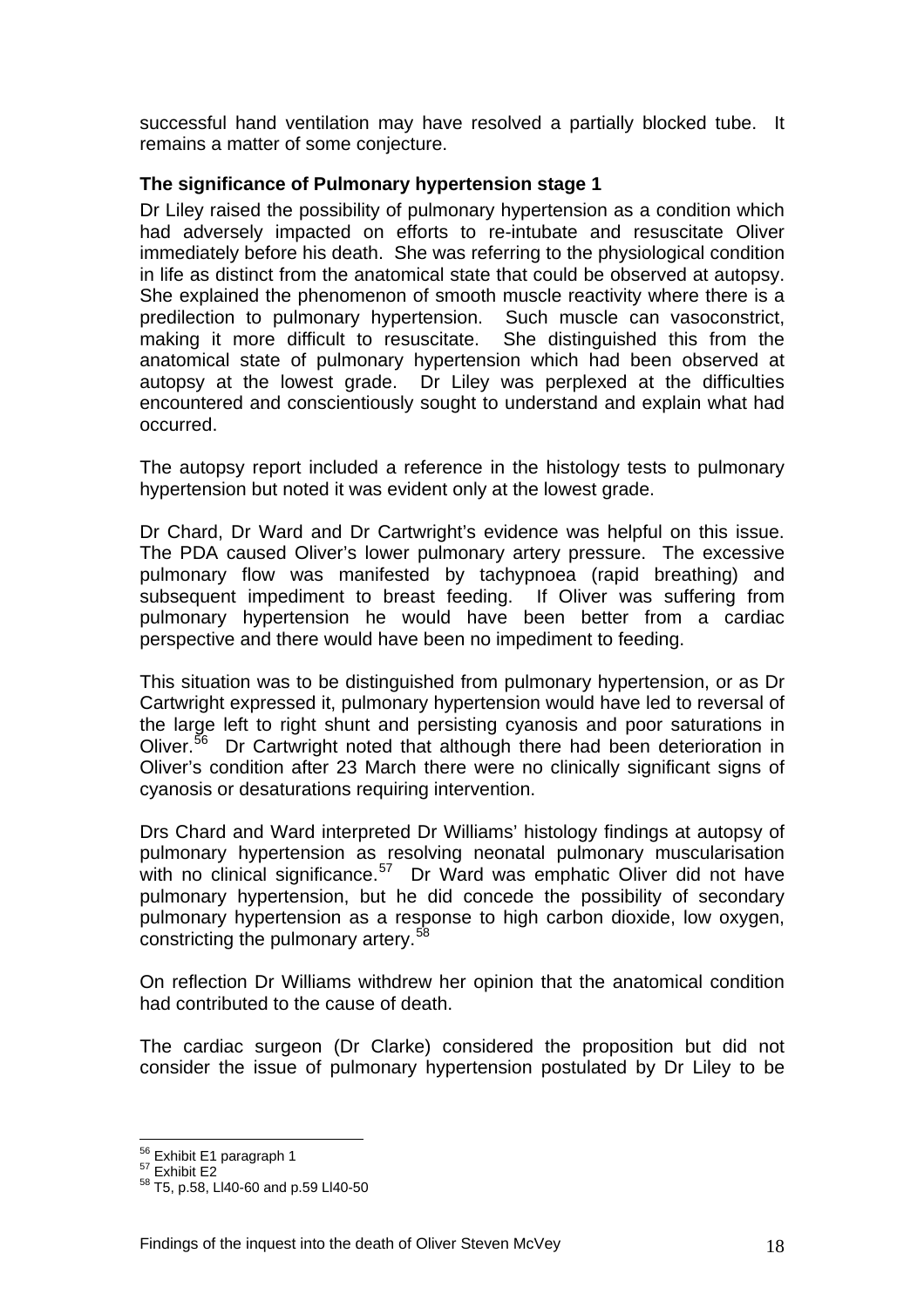relevant to problems in resuscitation. He considered it was a ventilation problem.[59](#page-19-0)

Given the state of the evidence I find it remains no more than a "possibility" that pulmonary hypertension may have contributed to Oliver's death.

## **Additional observations and issues raised by Mr and Mrs McVey:[60](#page-19-1)**

Although some of this information repeats the previous background summary, it is important to document the parents' perspective in this inquest.

The parents, and in particular Shannon McVey (Shannon), were very involved and informed about the care of their babies while they were in hospital. I accept Shannon's evidence that she attended daily for most of the day while both children were in hospital. After Hamish was discharged home on 18 March 2006 Shannon was not always able to be present during the doctors' ward rounds but still usually attended daily. Otherwise, her husband Steven would attend.

Shannon recalled both children developed "colds". This was just prior to Oliver moving from SCN2 to SCN1. Her recollection was that Hamish had improved over a week and was well when he came home, whereas Oliver remained "chesty" sounding, up to the date of his operation on 13 April 2006.

Shannon had started to introduce breast feeding to Oliver. It was shortly before Oliver was moved to SCN1 that Shannon recalled being aware of episodes of desaturation of oxygen levels after nasogastric tube feeds. On being moved to SCN1 he was placed back into an isolete because his oxygen saturation levels were not as good as they had been.

Oliver did not establish successful breastfeeding; he would detach and appear too tired to continue. His 'snuffy' symptoms interfered with his ability to suck and breathe. He remained reliant on nasogastric tube feeding. His mother also noted a decline in saturation levels when he was held. He was given saline nasal drops and suction was used to assist him. Caffeine was also ordered to stimulate his breathing and reduce the episodes of desaturations and apnoeas.

Shannon recalls Oliver was increasingly desaturating from early March 2006 with high respiratory and heart rates. She observed her child appearing more tired and having less interest in feeding. He was demonstrating "head bobbing" as he detached from the breast to breathe. Shannon expressed her concerns to Dr Tudehope and Dr McGill. She recalled there was consideration of anaemia as the explanation for these symptoms, or perhaps it was simply that Oliver was demonstrating behaviours of a typical premature baby. He and his brother were started on iron supplements but she considered there was no improvement in his condition which was worrying.

<span id="page-19-0"></span><sup>&</sup>lt;sup>59</sup> T4, p.31, LI1-10

<span id="page-19-1"></span> $60$  Exhibits B<sub>19</sub> and Exhibit D<sub>1</sub>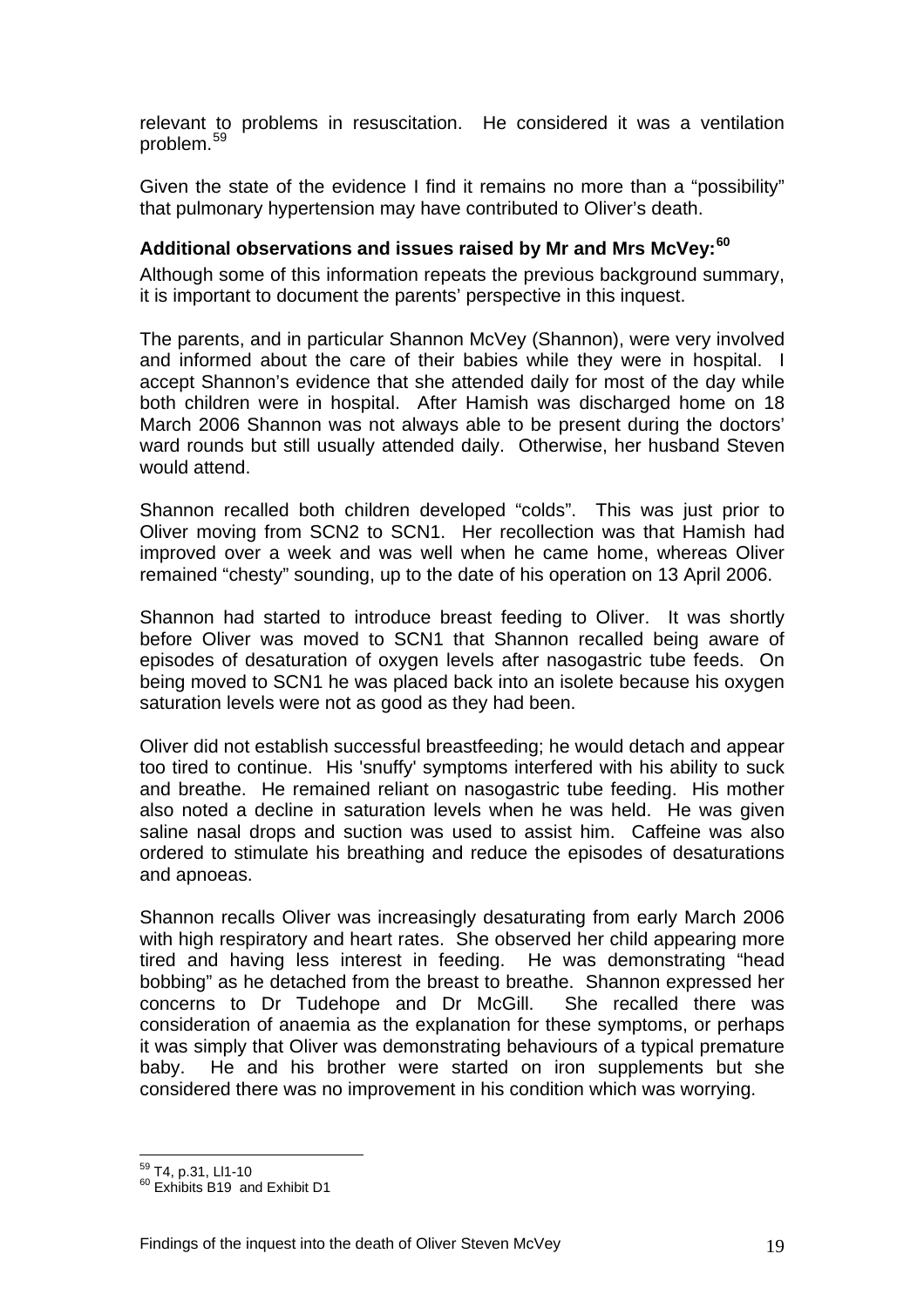By 11 March Shannon raised her concern about the standard of nursing care in  $SCN1<sup>61</sup>$  $SCN1<sup>61</sup>$  $SCN1<sup>61</sup>$  and her baby's condition with the head nurse. She was worried there was a progression of agency nurses whom she considered demonstrated a lower standard of care from what she had observed in SCN2. A doctor reviewed Oliver due to his mother's concerns about laboured breathing, congestion, retraction from breast feeding, working hard to breathe and desaturations. Shannon was concerned he had a heart problem and wanted an echocardiogram.

During the period 17-19 March Shannon McVey raised her concerns with the senior consultant, Professor Tudehope.<sup>[62](#page-20-1)</sup> Oliver was treated with fluid restrictions. A slight heart murmur had been heard but his pulses were strong. This was explained to Mrs McVey in the context of the previous possibility of coarctation. A strong pulse was not consistent with this condition. Professor Tudehope decided an echocardiogram was not necessary at the time. An unexpected weight gain of 300gm in a week raised concern of fluid overload and diuretics were ordered. His oxygen desaturations improved on 17 March but then reverted.

Shannon recalled a nurse known to her as "Maree" was concerned Oliver remained chesty sounding despite continual suctioning with nothing much extracted. He remained tired and was "head bobbing" indicating more effort required to breathe.

A chest x ray was ordered after Mrs McVey's continued expression of concern about Oliver's continual congestion. The chest x ray was performed on 19 March and Dr McGill rather than Professor Tudehope reviewed it with Mrs McVey.<sup>[63](#page-20-2)</sup> He considered the only variation from the normal was a slightly enlarged heart. He expected an echocardiogram would be arranged before Oliver went home.

A change in the team caring for Oliver brought a fresh perspective. The consultant, Dr Woodgate with the registrar, Dr Zankl took over from 20 March. Mrs McVey remained concerned for Oliver and expressed her concerns to the registrar, Dr Zankl. She was reviewing Oliver for his fitness for surgical repair of inguinal hernia. She considered his lungs to be "crackly" sounding. She expressed the view Oliver was not fit for surgery. On hearing the mother's concerns she arranged for the consultant (Dr Woodgate) to review Oliver. The heart murmur, which had been considered benign, was reconsidered and it was decided a review by a cardiologist was required. A patent ductus arteriosus was suspected. The echocardiogram was performed by Dr Cameron Ward on 23 March 2006 and confirmed a patent ductus arteriosus (PDA).[64](#page-20-3) Surgery was required to close the defect and the McVeys were initially informed this would occur on 29 March.

 $61$  Exhibit B19, pp.4, 5, 6 paragraphs 32-42

<span id="page-20-3"></span>

<span id="page-20-2"></span><span id="page-20-1"></span><span id="page-20-0"></span><sup>62</sup> T2, p.12<br>  $^{62}$  T2, p.12<br>  $^{63}$  T2, p.14, L55<br>  $^{64}$  Patent ductus arteriosus; persistence of the normal foetal patency of the ductus arteriosus beyond the first weeks of life, it is associated with a shunt of blood from the aorta to the pulmonary artery with the production of a characteristic continuous murmur.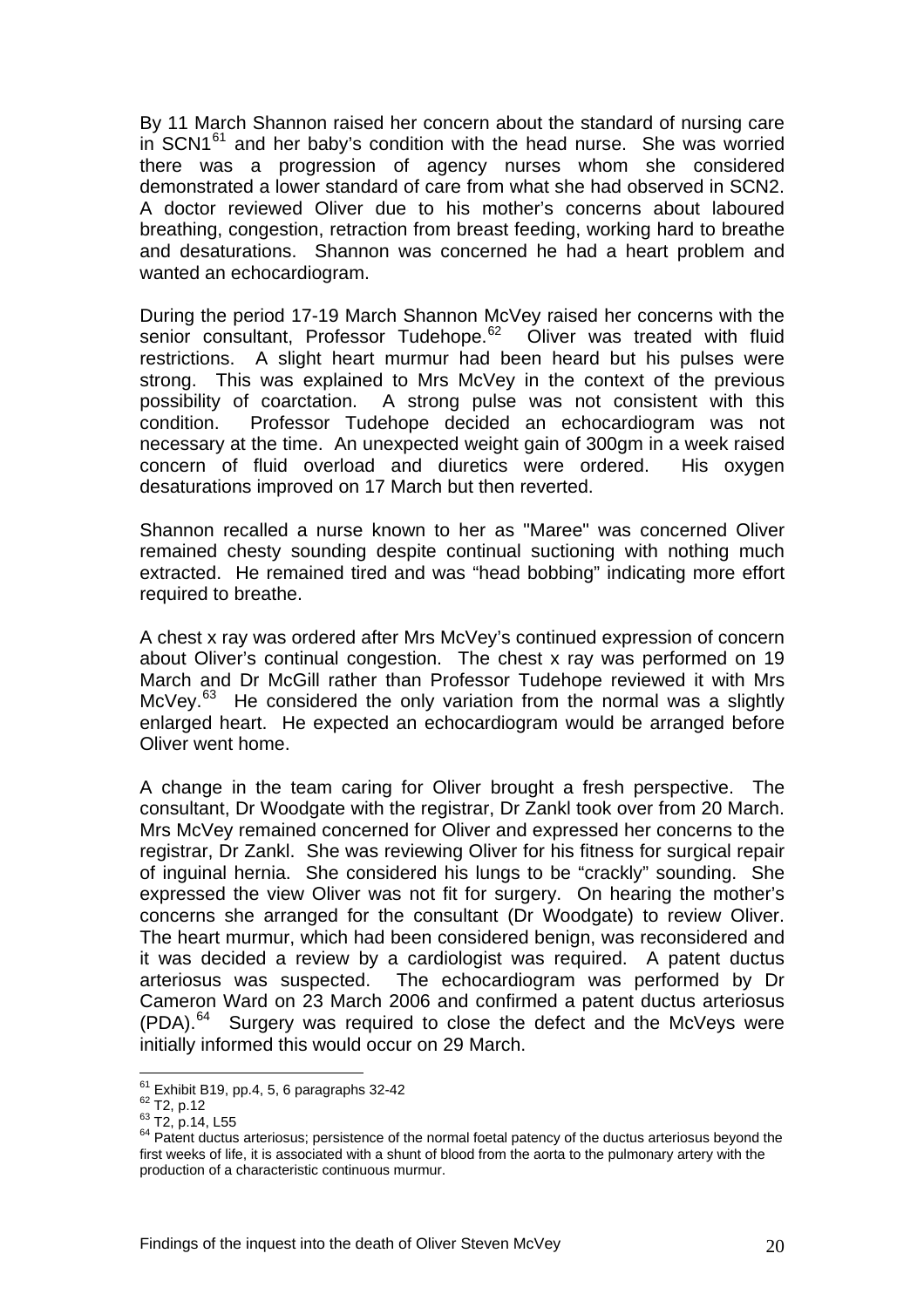On 28 March Oliver had a blood transfusion in preparation for surgery. The family did not become aware that surgery was delayed until the day before or the day of surgery. Another booking was made but again did not eventuate. The parents were told there was another baby who was more seriously ill than Oliver. Oliver's parents were increasingly concerned as their observations indicated to them that Oliver was deteriorating. Shannon observed he was refusing to feed, was tired and unsettled. His oxygen saturations became more labile when the baby was held. He was sleeping more.

## **5-10 April 2006**

The consultants changed again and Oliver came into the care of Dr Helen Liley. Shannon was actively petitioning the scheduling of surgery and her anxiety increased. Dr Liley became involved in trying to facilitate arrangements between Prince Charles Hospital and the Mater Hospital. The preference of the treating team at the Mater was for surgery to occur on site. They considered that optimal care would be provided if transport could be avoided and the baby be cared for post surgery by the existing team. The surgical team from Prince Charles considered they also had the required expertise, equipment and personnel. Dr Liley reassured Shannon that although Oliver was stably unwell he was managing to maintain his oxygen levels on room air.

Shannon recalled 10 April when she became quite concerned for Oliver. His heart rate went as high as 200-220 and his saturation levels dropped to 75-85 over a two hour period. She requested review by a doctor. Dr Swaminathan listened to Oliver's chest and did not consider there was a significant problem.[65](#page-21-0)

In retrospect Shannon considered Oliver was exhibiting signs of cardiac failure. Shannon's concerns continued particularly due to the variability in recording of the nurses' observations in the chart and the delay in responding when monitors sounded indicating he was desaturating. Oliver's parents were distressed observing their son during the wait for surgery as he worked hard to breathe and was easily tired. It was little comfort to be told that Oliver was categorised as "stably unwell".<sup>[66](#page-21-1)</sup>

## **14 April 2006**

In the post surgical period Oliver's parents were told he had a collapsed left lung which was shown on x ray. The parents were dismayed they were not told during the night how unwell their son had been. This was explained as a condition to be expected due to the need to partially deflate the lung to access the heart for surgery. He was changed onto high frequency oscillation ventilation mode. It was a nurse who told the parents and they were distressed they were not informed by Dr McGill during the early hours of 14 April of Oliver's deterioration. Shannon observed secretions from Oliver's nose but when she informed Dr "Sally " (as she knew Dr Arreza) she indicated she would get a nurse to suction. Shannon persisted and the suctioning was

<span id="page-21-0"></span> $\overline{a}$ <sup>65</sup> T2, p.20, Ll20-50<br><sup>66</sup> T2, p.22

<span id="page-21-1"></span>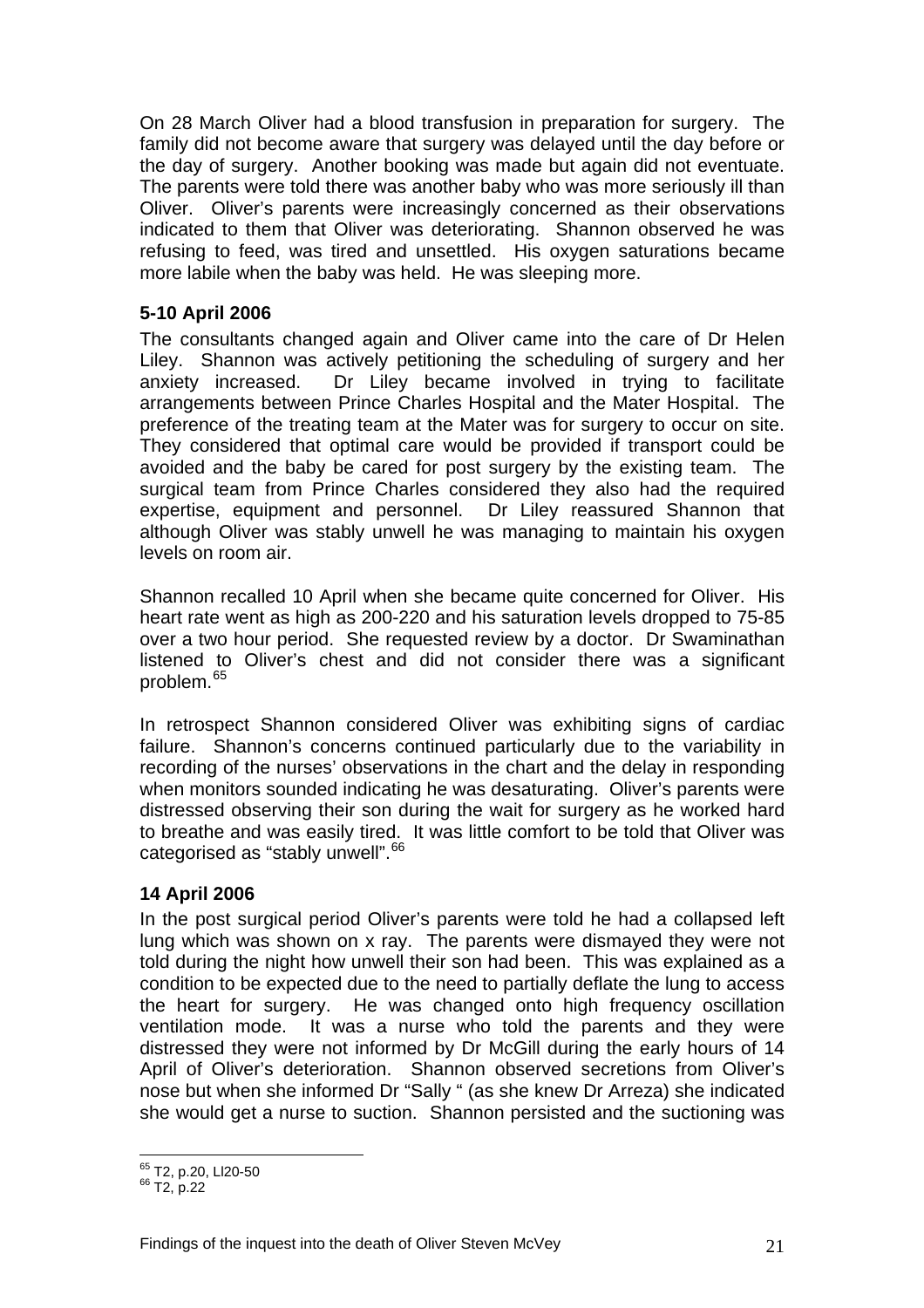performed. Shannon's observation was that the secretions were milky. It was explained that this mucus was normal in the context of being intubated.

The parents were told the x ray on 14 April showed the lung was reinflating. Shannon was aware that adjustment of ventilator settings and adjustment of the child's position could improve his ventilation.

During the day of 14 April Shannon recalled periods when Oliver's saturation levels dropped to as low as 50.

The McVeys left the hospital in the late afternoon believing their son was in a stable condition. Shannon phoned the hospital at 11pm and was told Oliver was on room air and doing well. This must be an error either in Shannon's recollection or in her statement or an error in the information that was given. Oliver was intubated and being ventilated since his operation up until the final decision was made to change his ETT to a larger size.

The parents phoned again at 2am. They were told Oliver's oxygen level had increased to 30% and he was stable and still fully ventilated. This is consistent with other information that he was being ventilated. There was no mention of increasing carbon dioxide levels.

Between 4 and 5am the McVeys received a phone call from the hospital. They were told Oliver's blood gases were not good and they should come to the hospital. Dr Liley and the nurse team leader, Mary, met the parents and Shannon's father at the night entrance to the hospital. Janice, the nurse who had been looking after Oliver, was also present.

Dr Liley told Mr and Mrs McVey they needed to re-intubate Oliver because an air leak had developed. They had been unable to re-intubate in a timely fashion. Oliver suffered a cardiac arrest and died despite efforts to resuscitate him. Dr Liley explained the blood gas result showed 145% carbon dioxide in his blood at 3 am. Dr Liley told them she examined Oliver and noted a significant air leak past the tube. She explained there was difficulty in replacing the tube. Eventually, Dr Liley had achieved re-intubation. By this time Oliver's heart had slowed and he arrested. They could not resuscitate him. Dr Liley was uncertain what had caused this and told the McVeys an autopsy could occur to investigate the cause of death.

Oliver was brought to them and the parents took time with their child and bathed him.

Subsequently a meeting was arranged in July 2006 with the parents, Dr Liley and Dr Lucy Cooke. Dr Liley discussed the size of the endotracheal tube. The McVeys recalled Dr Liley explaining a full term 2.5 kg baby would use a 3.5 mm tube. The anaesthetist had inserted a 3.0mm tube which Dr Liley considered was too small for Oliver's size and weight. They did not change the tube over during the first day after surgery because Oliver was coping once they changed him to high frequency oscillation ventilation. Dr Liley's opinion of best practice indicated a tube of size 3.5mm was appropriate. The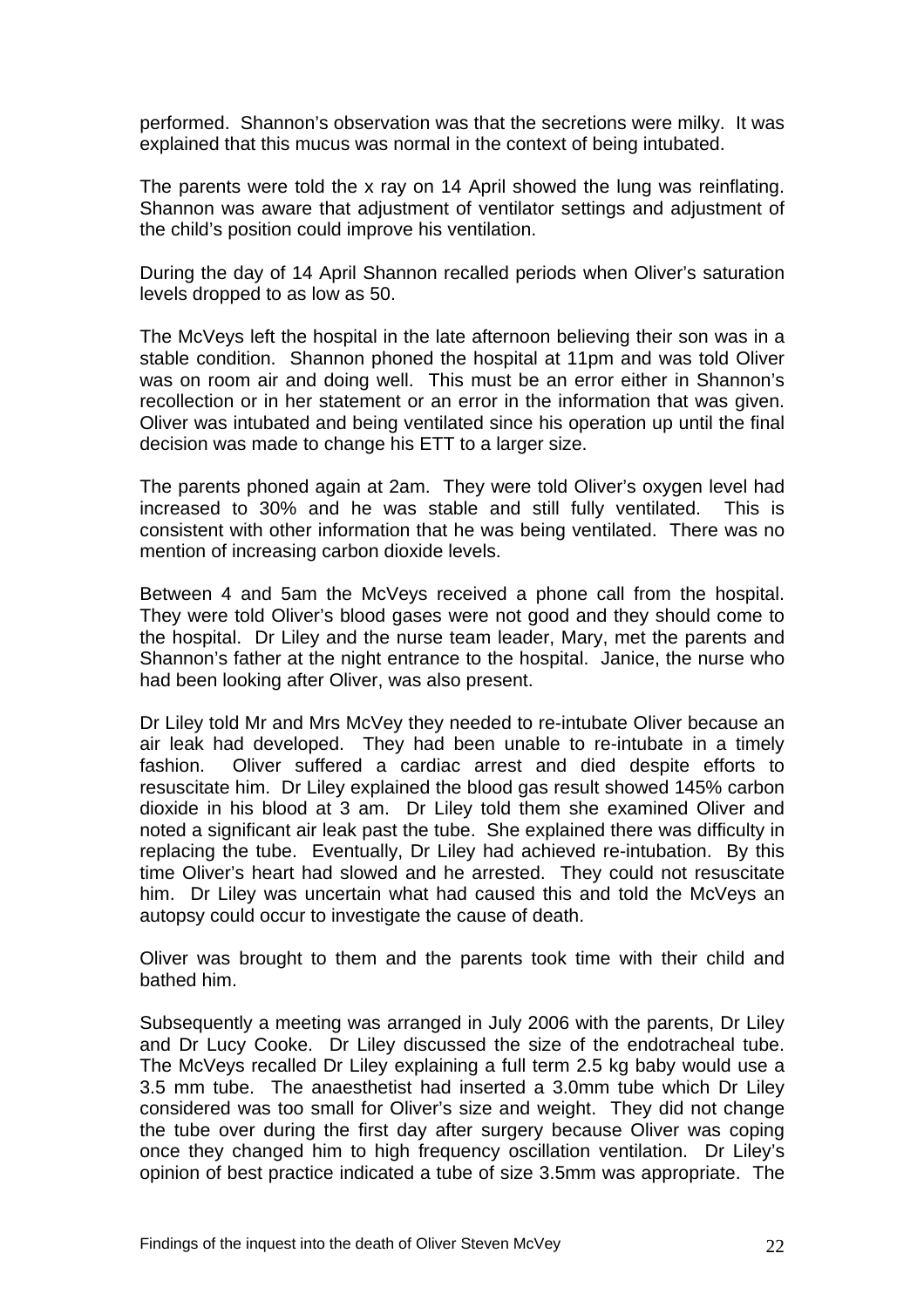smaller size tube allowed oxygen to escape up the side of the tube as Oliver's lungs began to "stiffen" and greater pressure was used for ventilation.

The parents asked why it had taken so long to re-intubate Oliver. Dr Liley explained that the first attempts caused some bleeding which obscured vision and there was also a problem with the laryngoscope light source. There were 8 attempts made by the three doctors over approximately 25-30 minutes during which time Oliver was not sufficiently oxygenated.

It was explained blood gas testing is usually performed four hourly. This was in response to the family's questions raising concern that Oliver's carbon dioxide levels had gone from about 40% at 7pm to 71% at 11pm on 14 April.

There were discussions about whether the delay in surgery might have contributed to Oliver being less capable of withstanding the surgery. His parents believed Dr Liley agreed this might be so, although Dr Liley did not concede this in her evidence. Dr Liley explained that although Oliver needed the surgery he was not in urgent need and other babies with greater need might be ahead in the waiting period.

There were further discussions about the parents' other concerns about the standard of nursing care, particularly after Oliver was moved to SCN1.

## **Findings pursuant to section 45**

Oliver McVey was born at the Mater Mothers' Hospital on 7 February 2006 and died there on 15 April 2006. He was born prematurely at 31 weeks and 1 day gestation. On 23 March a diagnosis of patent ductus arteriosus was confirmed by echocardiograph. Oliver was 2.66 kilograms at the time of surgery. Surgical ligation occurred successfully on 13 April 2006 and he was returned to the intensive care nursery. He was ventilated with a 3.0mm endotracheal tube connected to a Draeger Babylog 8000 ventilator. The ventilator had sufficient capacity for Oliver's weight when used in the conventional synchronised intermittent positive pressure ventilation (SIPPV) mode. When used in the high frequency oscillation (HFOV) mode the ventilator was not recommended for babies over 2 kilograms.

Problems with retention of carbon dioxide rather than oxygenation developed during the first post surgical night of 13-14 April. A suspected partial collapse of a lung was revealed with a chest x ray. Subsequent expert review considered this may have been an oedematous lung, consistent with under ventilation. The attending doctors increased the pressure and then changed to high frequency oscillation ventilation mode. Oliver's condition improved in the early hours of 14 April. Consideration of a changeover of ventilator to the higher capacity "Stephanie" ventilator was to be undertaken during the following day.

On 14 April the consultant, Dr Liley reviewed Oliver's condition. She directed monitoring of his condition and ordered physiotherapy to assist Oliver's breathing and to assist clearance of any mucus secretions. Ventilation in the high frequency oscillation mode continued as it appeared that Oliver's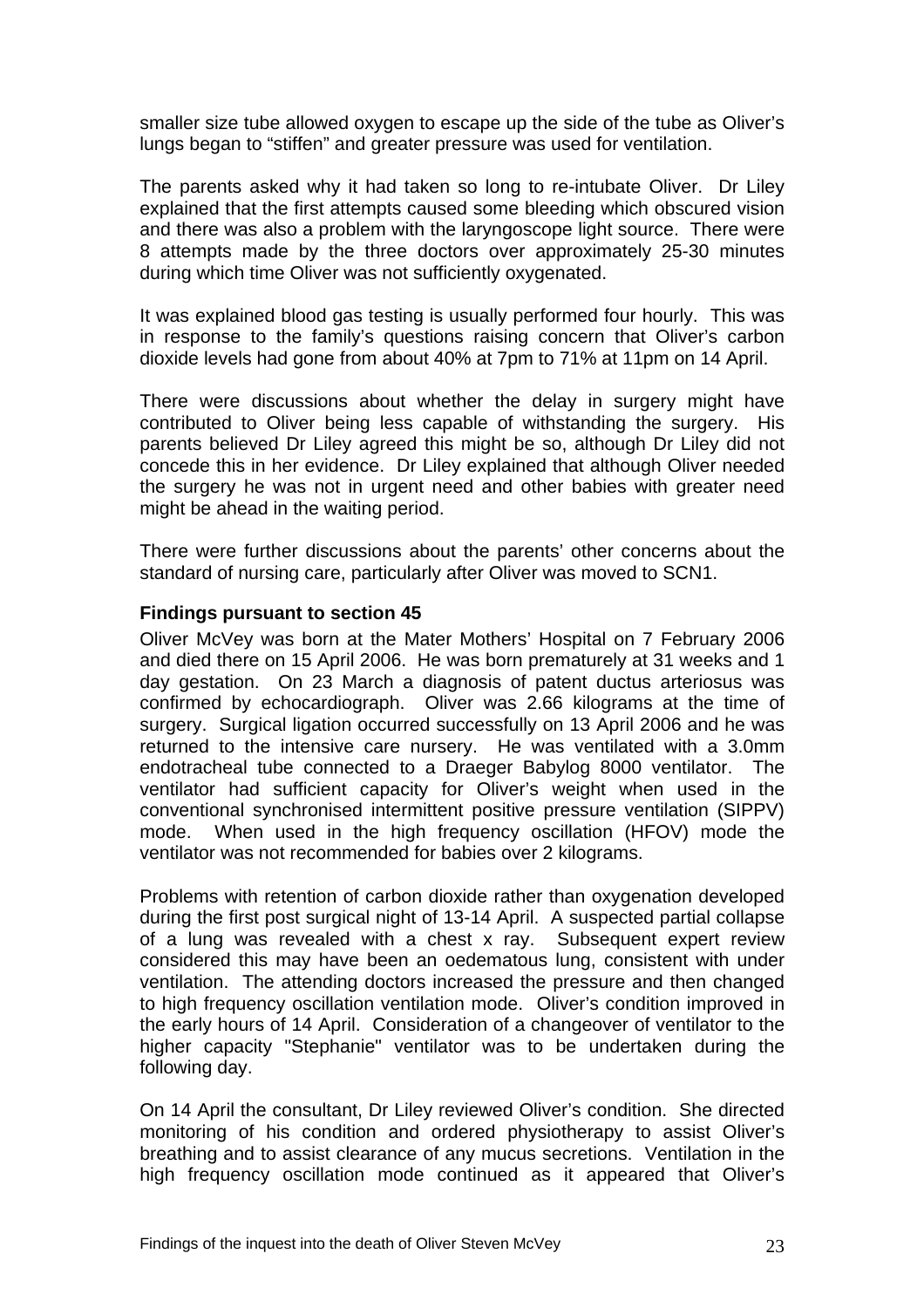condition was stable although carbon dioxide levels were rising by the end of the day.

At about 11.00pm on the second post surgical night Oliver's ventilation required an increase in pressure to address rising carbon dioxide levels. Again, subsequent expert review considered the adjustment to be "modest". Around 2.00am on 15 April Dr Liley was called into the hospital to assist in the delivery of premature twins.

Nursing staff monitored Oliver's condition during this period and although there was a persistent leak from the endotracheal tube there were no apparent signs of a serious decline in his condition. He was suctioned at 3.30am due to moderate levels of creamy secretion and at 3.31am blood gas results were received. These results revealed Oliver's ventilation was critically awry with a carbon dioxide level of 145 as well as increasing respiratory acidosis. Dr Liley reviewed Oliver with Dr McGill. She hand ventilated Oliver through the existing tube with an anaesthetic bag and this achieved an increase in chest wall movement. Oliver was returned to the conventional SIPPV mode of ventilation on the Draeger Babylog ventilator.

It is unknown what had triggered this critical decline in Oliver's ventilation. There was no evidence of complete blockage of the endotracheal tube, or of a kink in the tube. A partial blockage was a possibility or some unknown underlying lung pathology. What was apparent was a significant leak around the endotracheal tube. Dr Liley considered this may be adding to the difficulties in ventilating Oliver and she decided to upgrade the endotracheal tube to a size of 3.5mm. Independent expert review considered this decision was a reasonable clinical judgment call. In retrospect, Oliver could have remained on conventional ventilation under close observation as conventional ventilation had increased chest wall movement.

Dr Liley directed Dr McGill to re-intubate Oliver with the larger size tube. Initial intubation prior to surgery was uneventful but the re-intubation proved problematic to the registrar, the consultant and the anaesthetic registrar who all made attempts to introduce the larger tube. The consultant Dr Liley was finally successful but she acknowledged there was a period estimated at 15 minutes of the overall 25-35 minute period during which Oliver was not sufficiently oxygenated. He arrested and all efforts to resuscitate him were unsuccessful. The treating team were uncertain of Oliver's cause of death.

Autopsy examination excluded any anatomical reason or disease or infective process to account for Oliver's death. The examination of the surgical site confirmed the procedure was effective in closing the patent ductus arteriosus. There was histological evidence of the lowest grade of pulmonary hypertension. Expert comment considered this was merely resolving muscularisation in a premature baby and the pathologist resiled from her previous view that the condition contributed to Oliver's death.

Dr Liley, who also had expert experience in research involving lung development in infants and the physiology of pulmonary vascular smooth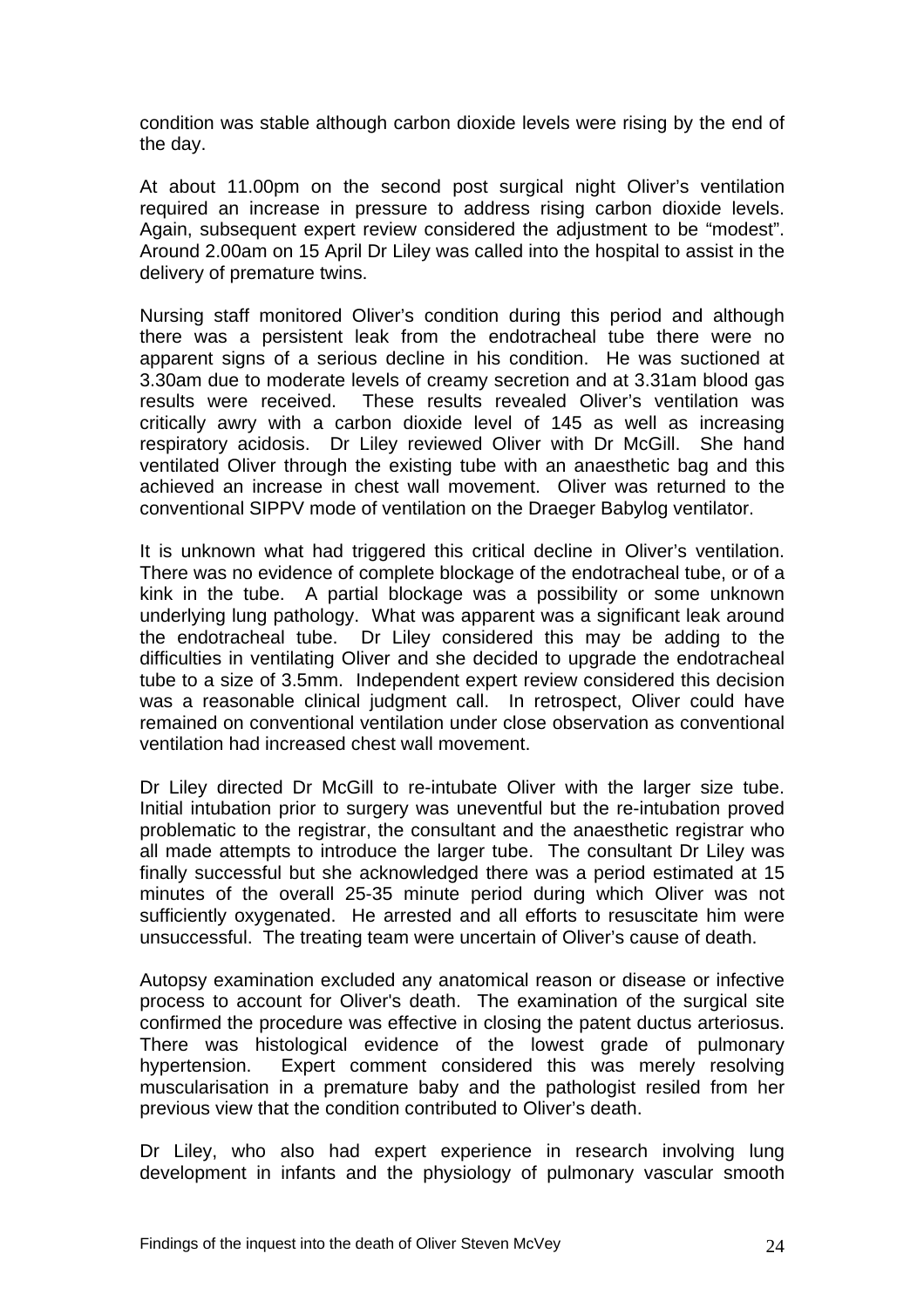muscle, postulated this reaction as an explanation why the team experienced such unexpected difficulty in resuscitating Oliver. I consider there was insufficient evidence to reach a conclusion on this proposition.

The reason for Oliver's critical levels of carbon dioxide and respiratory acidosis remain unknown. A partial blockage of the endotracheal tube appears the most plausible explanation.

I conclude Oliver died due to lack of sufficient oxygenation in the course of a complicated endotracheal tube re-insertion. The context of the need for reintubation was to remove an air leak by re-inserting a larger endotracheal tube (3.5mm) to assist in ventilation. The need for ventilation was due to recent successful surgery to close a patent ductus arteriosus. Oliver's prematurity was a contributing factor in his death.

I conclude anatomical pulmonary hypertension did not contribute to Oliver's death, but I am unable to determine whether physiological pulmonary hypertension contributed to his death.

#### **Comments pursuant to Section 46**

These comments are directed towards improving public health and safety and with the aim of helping to prevent deaths from occurring in similar circumstances in the future.

#### **Standards of nursing care**

Oliver's mother, Shannon McVey, presented as an intelligent and articulate witness with good recall of the management of her baby in hospital. The unexpected death of her son Oliver must have heightened her recollections but I consider her a reliable and honest witness. Her concerns included nursing standards as detailed in her statement in this inquest.<sup>[67](#page-25-0)</sup>

I acknowledge the unavoidable necessity of bringing in "agency" nurses who are less familiar with individual ward practices. I hasten to add I am not suggesting an inferior standard necessarily applies to a nurse sourced from an agency, but rather the importance of continuity of care, good handover procedures and an insistence on essential practices and procedures in each unit.

I consider it would be beneficial for the Director of Nursing to carefully read Mrs McVey's statement as well as the transcript of her oral evidence<sup>[68](#page-25-1)</sup> and consider what issues are fairly raised regarding the standard of care. How can these issues be addressed with the aim of maximising the safety and optimal care of babies at the hospital? I note there was evidence that observations were sometimes only recorded where they fell outside the accepted parameters, but in this case, there was also evidence of instances where monitors were turned off or ignored and entries were not made in the record.[69](#page-25-2) Oliver was waiting for surgery and although he did not require

<span id="page-25-0"></span> $^{67}$  Exhibit B19<br> $^{68}$  T2, pp.3-37

<span id="page-25-2"></span><span id="page-25-1"></span> $^{69}$  T2, p.8, Ll 10 - 20 (see also nursing note in chart for 14 /3/06)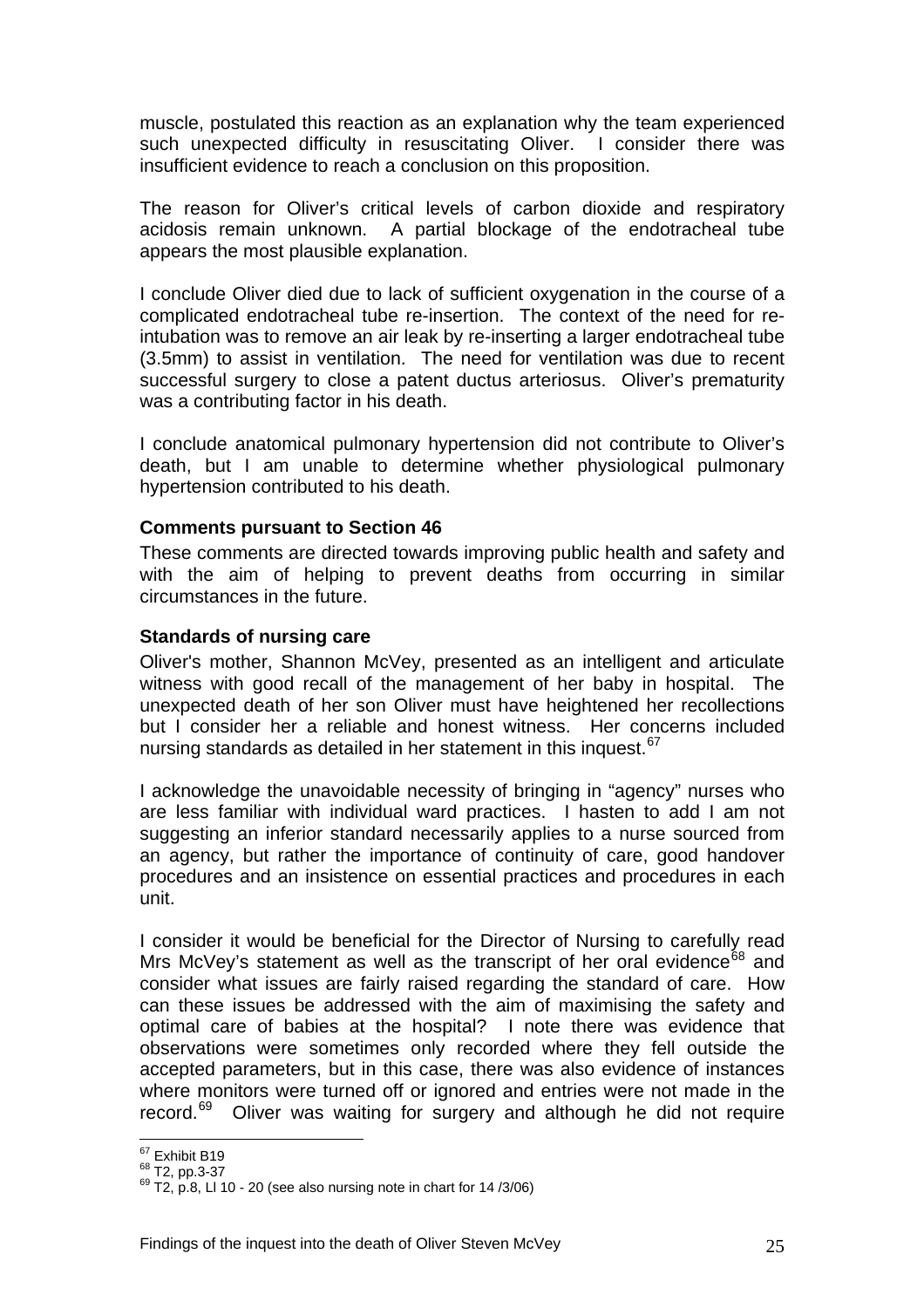ventilation his condition curtailed his ability to breastfeed.<sup>[70](#page-26-0)</sup> Frequently recorded observations are the mainstay of information relied upon by the treating doctors to inform their conclusions and decision-making regarding treatment.<sup>[71](#page-26-1)</sup> The importance of sufficient accurate recording of observations cannot be overemphasized.<sup>[72](#page-26-2)</sup> This leads to the next observation.

## **General record keeping**

There were days without any notation in the medical record.<sup>[73](#page-26-3)</sup> I accept the evidence that Oliver was observed, cared for, examined and treated during such periods, but the consultants' and reviewing experts' opinion was clear; registrars are required to adequately and regularly update the medical record with entries detailing examinations and treatment.<sup>[74](#page-26-4)</sup> Hospitals need to consider how they monitor compliance with this requirement.

An example of an oversight in record keeping was revealed in Professor Tudehope's evidence. He indicated he had stated a day or two earlier than 19 March a chest x ray was required. The notation was only entered on 19 March by the registrar. The chest x ray was reviewed by the registrar, Dr McGill. He considered the x ray to be "normal" and an echocardiogram was not ordered at the time.

It remains a moot point whether an earlier diagnosis of patent ductus arteriosus might have been reached with greater record keeping.

## **Continuity of care and communication**

There is always a difficulty in achieving continuity of care with different nursing and medical personnel. Mrs McVey raised a valid observation that it is the parents who provide a continuum of contact with the baby or child through the progression of shifts with changing nursing and medical staff. Professor Tudehope acknowledged the importance of both nursing and parental observations in informing the consultant about the condition of a baby.<sup>[75](#page-26-5)</sup> Mrs McVey made the practical suggestion that hospitals could consider formalising a process for parents to record their concerns or questions. This could facilitate communication with medical personnel. I consider it is worthy of consideration.[76](#page-26-6)

## **Echocardiographs**

Professor Tudehope and others noted there are some neonatal units around the world that routinely perform echocardiography in the first days after birth, but they are very few. The echocardiogram is the mechanism by which a definitive diagnosis of patent ductus arteriosus is reached. In the alternative, clinical signs are interpreted to indicate whether a susceptible baby requires this diagnostic examination. Professor Tudehope considered there was a need for research to drive proper consideration of more widespread use of

 $70$  T2, p.47

<span id="page-26-2"></span><span id="page-26-1"></span><span id="page-26-0"></span><sup>71</sup> T2, p.45<br>
<sup>72</sup> T2, p.46<br>
<sup>73</sup> T2, p.52, Ll25-60, T2, p.56, Ll10-20, T3, p.41<br>
<sup>74</sup> T2, p.56,Ll20-30<br>
<sup>75</sup> T2, p.46, Ll4-8<br>
<sup>76</sup> T2, p.17

<span id="page-26-4"></span><span id="page-26-3"></span>

<span id="page-26-6"></span><span id="page-26-5"></span>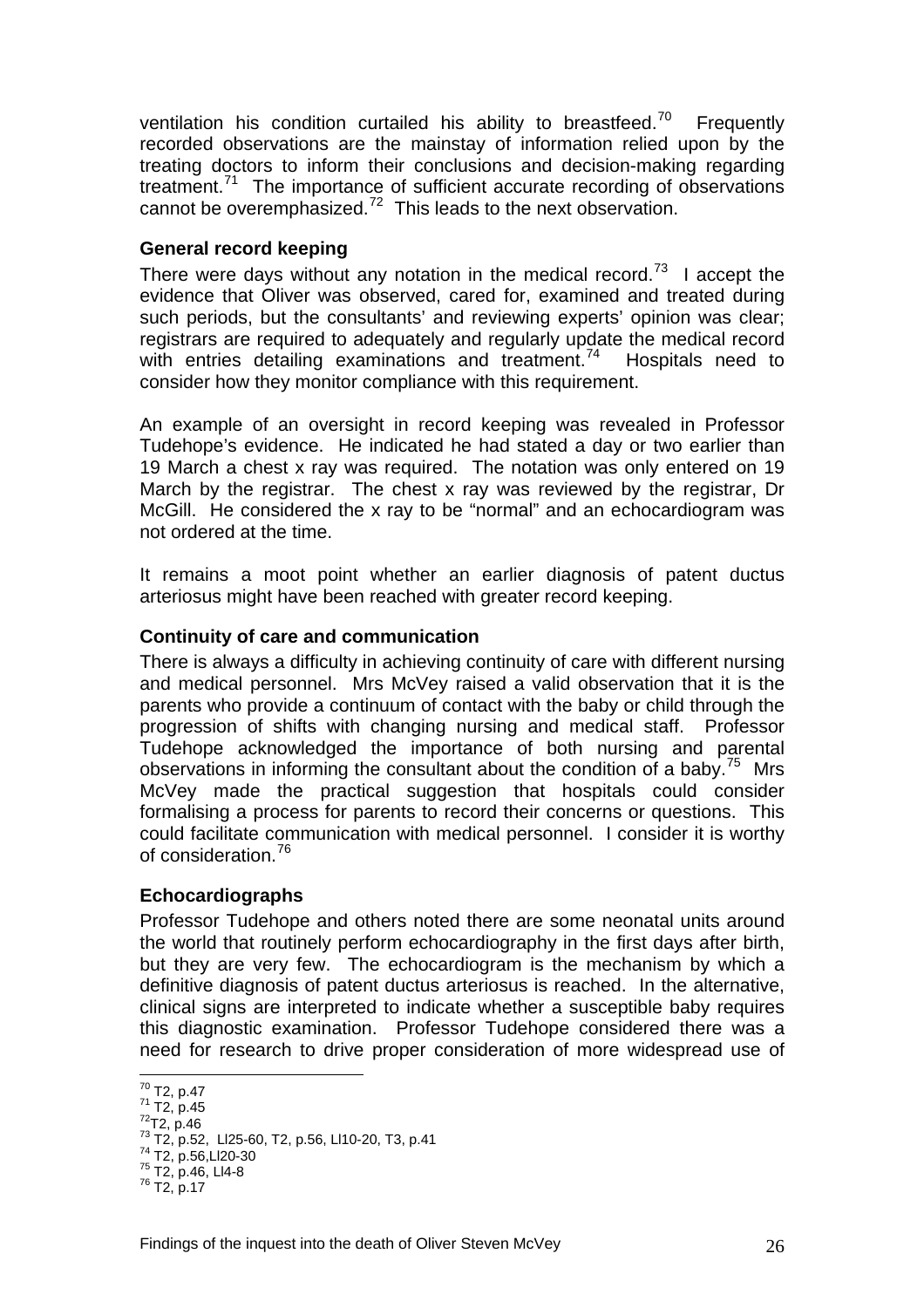echocardiographs of neonates. Consideration should be given to funding randomised controlled clinical trials to assess the benefit of echocardiographs in early diagnosis. The circumstances of Oliver McVey's diagnosis demonstrate the decisive role of this diagnostic tool.

## **Ventilators**

The evidence indicated variable levels of understanding of the workings, limitations and appropriate application of the Draeger Babylog 8000 and Stephanie ventilators amongst the neonatology and paediatric registrars who treated Oliver. This is of concern as some of those registrars were solely responsible for numerous babies when rostered alone at night. The hospital needs to address how it will properly teach its medical staff about the appropriate and safe use of ventilators.

## **Laryngeal Mask Airways**

The evidence indicated a laryngeal mask airway might have been of assistance as a temporary device when medical officers encountered difficulty in re-intubating Oliver. The Mater Mother's Hospital did not have these items available at the time. Consideration of their utility in similar life threatening circumstances should be undertaken.

## **Coronial Protocols**

An unexpected death, particularly of a baby, causes enormous distress to the family but also to the treating team involved in the baby's care. It is important that hospitals maintain accurate information about coronial reporting requirements, which is accessible to staff immediately after the death occurs. There is a difficulty ensuring that all staff members are up to date with information when staff are constantly changing. The hospital must accept responsibility to provide an accurate and accessible information resource known to staff. When unexpected deaths occur in hospitals the on call coroner or on call forensic pathologist must be contacted to discuss whether medical lines and other apparatus are to be removed from the deceased person prior to autopsy.<sup>[77](#page-27-0)</sup>

## **Concluding remarks**

Oliver McVey lived for only a short time. He was the much loved son of Shannon and Steven McVey and twin brother to Hamish. He faced medical difficulties due to his premature birth and the discovery of a patent ductus arteriosus. This condition was successfully dealt with in surgery, but he died due to ventilation problems. His unexpected death was a tragedy and his parents were committed to finding out how their son died and how similar deaths might be prevented. Likewise, medical and nursing personnel demonstrated their conscientious efforts to assist the inquest in reviewing the circumstances of Oliver's treatment.

I acknowledge the assistance of all who have been involved in giving evidence and in the preparation of this inquest, in particular the independent

<span id="page-27-0"></span> $\overline{a}$  $77$  State Coroner's Guideline re Preserving evidence when a "reportable death" occurs in a health setting